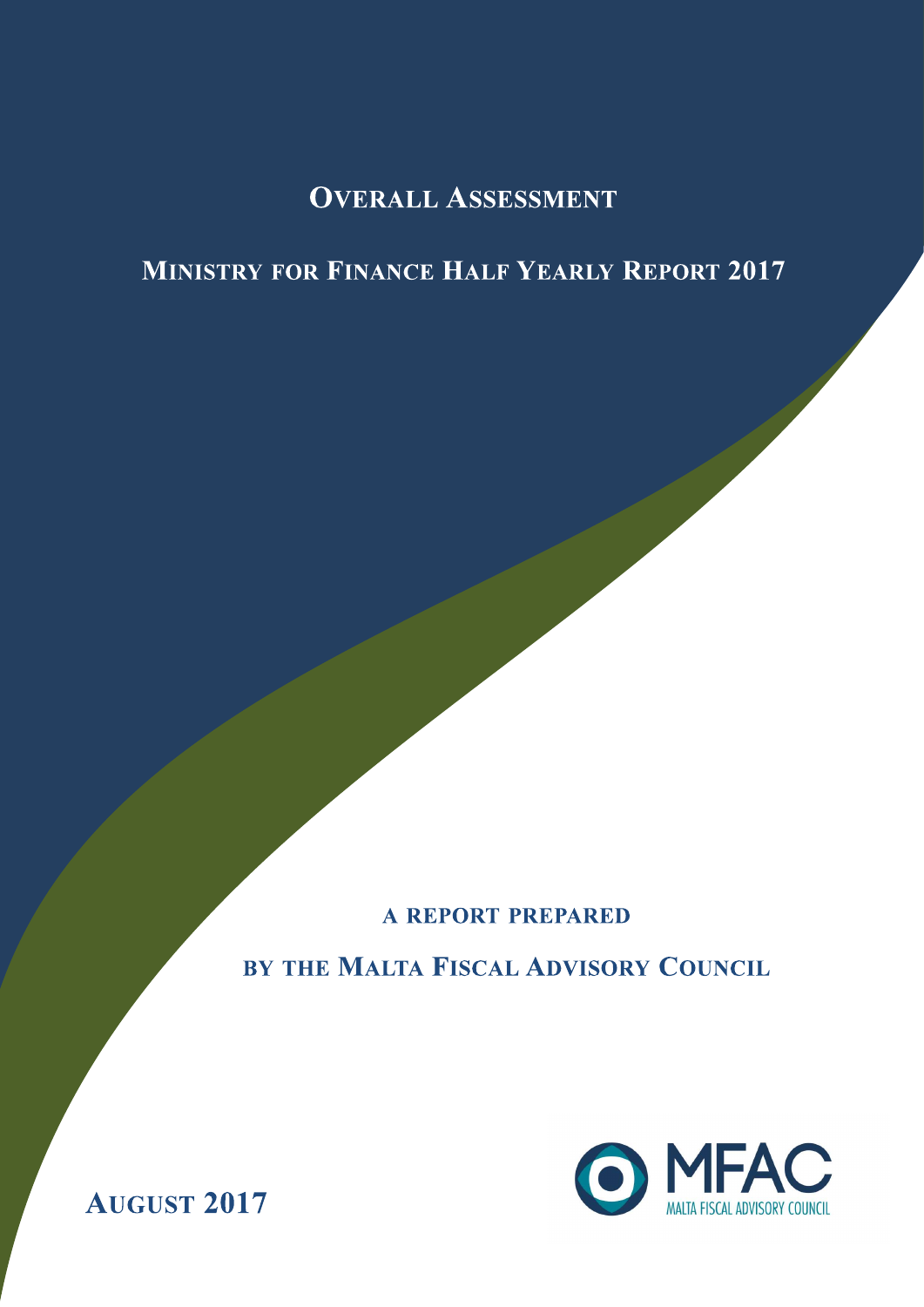

**Overall Assessment Ministry for Finance Half-Yearly Report 2017**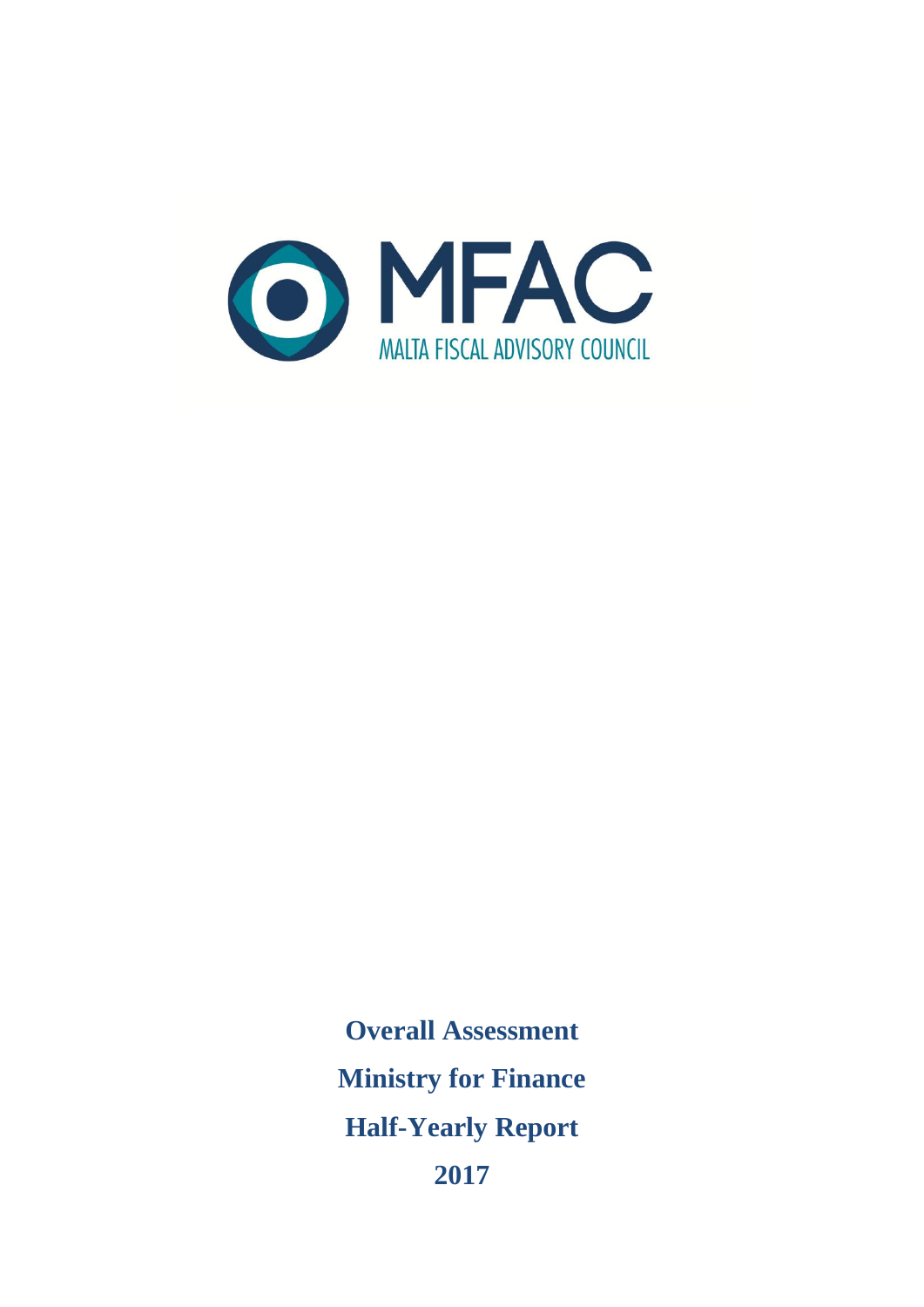

Pope Pius V Street Valletta VLT 1041, Malta  $T: +35622479200$ Fax: +356 2122 1620 info@mfac.org.mt www.mfac.org.mt

31 August 2017

The Hon Prof Edward Scicluna B.A. (Hons) Econ, M.A. (Toronto), Ph.D (Toronto), D.S.S (Oxon) MP Minister for Finance Maison Demandols South Street Valletta VLT 2000

Dear Minister

#### **LETTER OF TRANSMITTAL**

In terms of Article 13 of the Fiscal Responsibility Act, 2014 (Cap 534), I have the honour to present the overall assessment by the Malta Fiscal Advisory Council (MFAC) of the 2017 Half-Yearly Report prepared by the Ministry for Finance.

Compared to the latest Update of Stability Programme, the Half-Yearly Report maintained the official macroeconomic forecasts unchanged, while updating slightly the fiscal projections. The Council takes note of the reconfirmed official forecasts for 2017, of 6.3% nominal GDP growth and 4.3% real GDP growth, which it had already endorsed in the assessment report published on 2 May 2017. At the same time, the Council welcomes the updated fiscal targets for 2017, aiming towards a more ambitious fiscal surplus of 0.8% of GDP compared to the surplus of 0.5% of GDP targeted in the Update of Stability Programme and the deficit of 0.5% of GDP indicated in the 2017 Budget. More significantly, the structural fiscal balance is anticipated to end 2017 with a surplus of 0.5% of potential output, against the surplus of 0.2% of potential GDP indicated in the Update of Stability Programme and the deficit of 0.3% of potential GDP projected in the 2017 Budget. Similarly, the public debt-to-GDP ratio of 55.6% being targeted in the Half-Yearly Report is more positive than that indicated in the Update of Stability Programme and particularly so when compared to the 2017 Budget plans. Such a stance is in line with the Council's recommendation for fiscal prudence, facilitating the building up of fiscal buffers at a time when the economy operates above potential.

Provisional statistics published by the National Statistics Office show that, the actual first quarter year-onyear nominal and real GDP growth rates were very close to the latest official forecasts. Although at an expenditure component level there are differences, the Council feels that leaving the macroeconomic forecasts unchanged in the Half-Yearly Report appears justifiable for 2017. Having said this, the Council acknowledges that the information content of the first quarter provisional GDP statistics in relation to the eventual yearly outcome may be somewhat limited, as was the case in previous years, and may also be subject to revisions.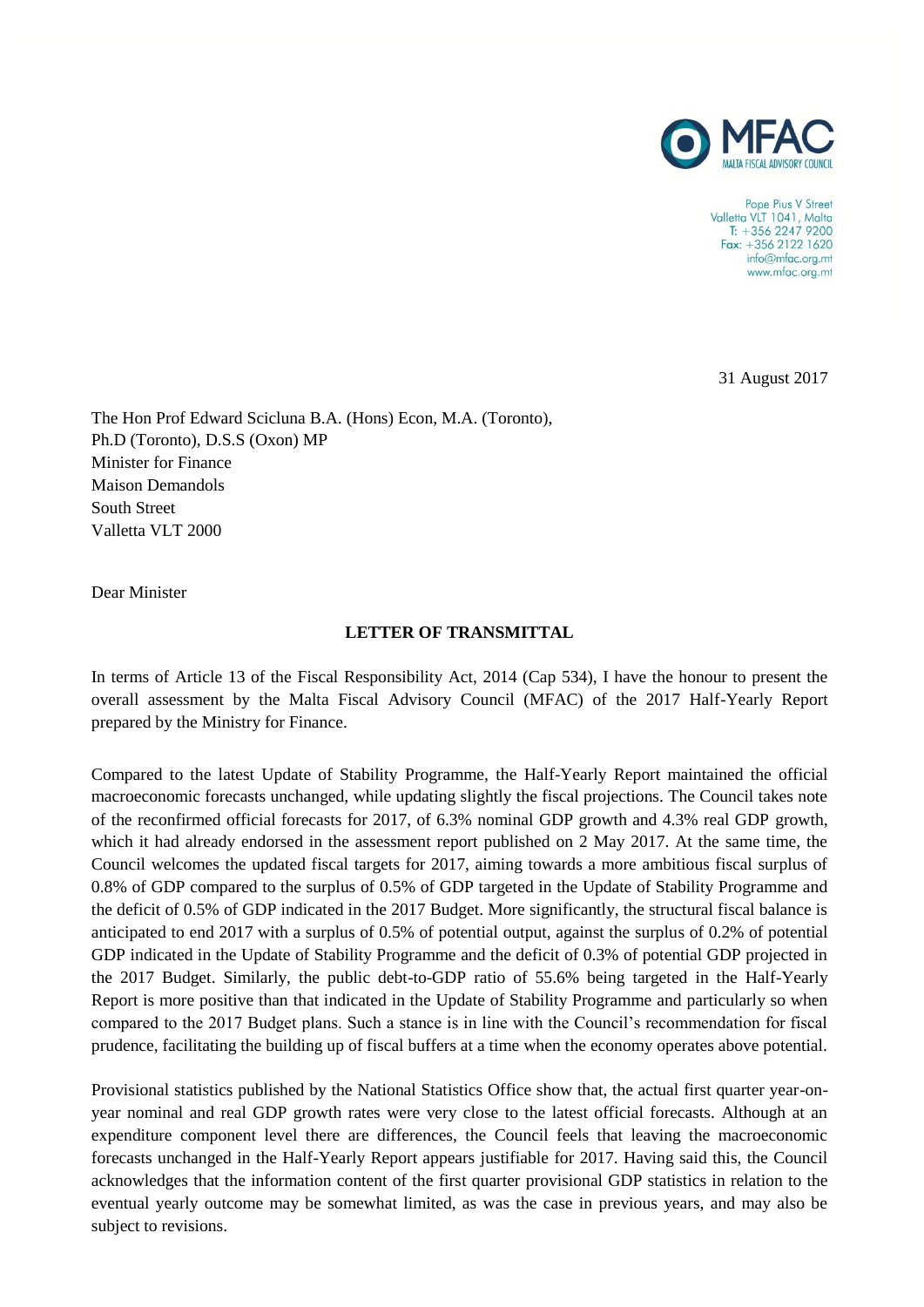

In the Council's view, the fiscal updates introduced in the Half-Yearly Report appear to lead to marginal inconsistencies with the official macroeconomic forecasts presented in the Update of Stability Programme, at a component level. This may apply in particular in the case of Government consumption and gross fixed capital formation. Nevertheless, these inconsistencies are not expected to influence to a relevant extent the macroeconomic outlook for the year. The Council therefore feels that the overall real and nominal GDP growth forecasts for 2017 are still plausible.

In relation to the fiscal projections, the Council considers that, on the basis of the information contained in the Half-Yearly Report, the new targets for both the fiscal balance and the public debt are within its endorsable range. The updated fiscal targets adequately factor the developments in the Consolidated Fund during the first six months of the year, as well as other relevant information, such as the imminent decision by Eurostat on the recording of transactions related to protection funds.

During the first half of the year, progress in the majority of revenue and expenditure components (on an ESA basis) are reasonably close to the 50% benchmark. The Council considers this benchmark to be a useful guidance as an indicative measure of the extent to which revenues and expenditures are moving in line with the annual targets, albeit acknowledging that specific factors might lead to fluctuations across quarters. At the same time, the Council notes that the Half-Yearly Report specifies that other adjustments may be carried out within various recurrent expenditure votes over the remaining months of the year, by which shortfalls would be covered by compensatory savings, aimed at conserving the fiscal balance. The Council is aware that this practice has over many years facilitated the attainment of the fiscal targets. However, the Council recommends that fiscal expenditure allocations safeguard the effective functioning of government and the attainment of the stated policy objectives, apart from attaining the numerical fiscal targets. Moreover, the Council considers important that the Ministry for Finance should remain vigilant to ensure that expenditure targets, which in absolute terms have in many instances been exceeded, are indeed met, allowing for the possibility that any revenues above target are channelled into a better fiscal balance.

The Council considers that the Half-Yearly Report contributes positively to fiscal transparency and accountability. In particular, the Council welcomes the broad and extensive coverage and details provided in the Report. The Council considers that the Report generally meets the requirements prescribed by the Fiscal Responsibility Act. Importantly, the attainment of the fiscal targets would again ensure full compliance with the fiscal rules (specifically those regarding the budget balance and the debt-to-GDP ratio) prescribed by the Fiscal Responsibility Act and the Stability and Growth Pact.

The Council would like to make reference to Article 39(7) of the Fiscal Responsibility Act which specifies that the Half-Yearly Report shall be tabled in Parliament by the end of July of each year. However, in 2017 the Half-Yearly Report was submitted to Parliament on 28 July 2017 but has not yet been tabled, in view of the Parliament's summer recess which started on 20 July. The Council acknowledges that for logistic reasons it may not always be possible for the Minister for Finance to compile and lay on the table of the Parliament this Report in July, depending on the timing of the commencement of the Parliament's summer recess. The Council would therefore like to recommend that consideration would be given to an amendment to Article 39(7) of the Act to take into account such logistic considerations.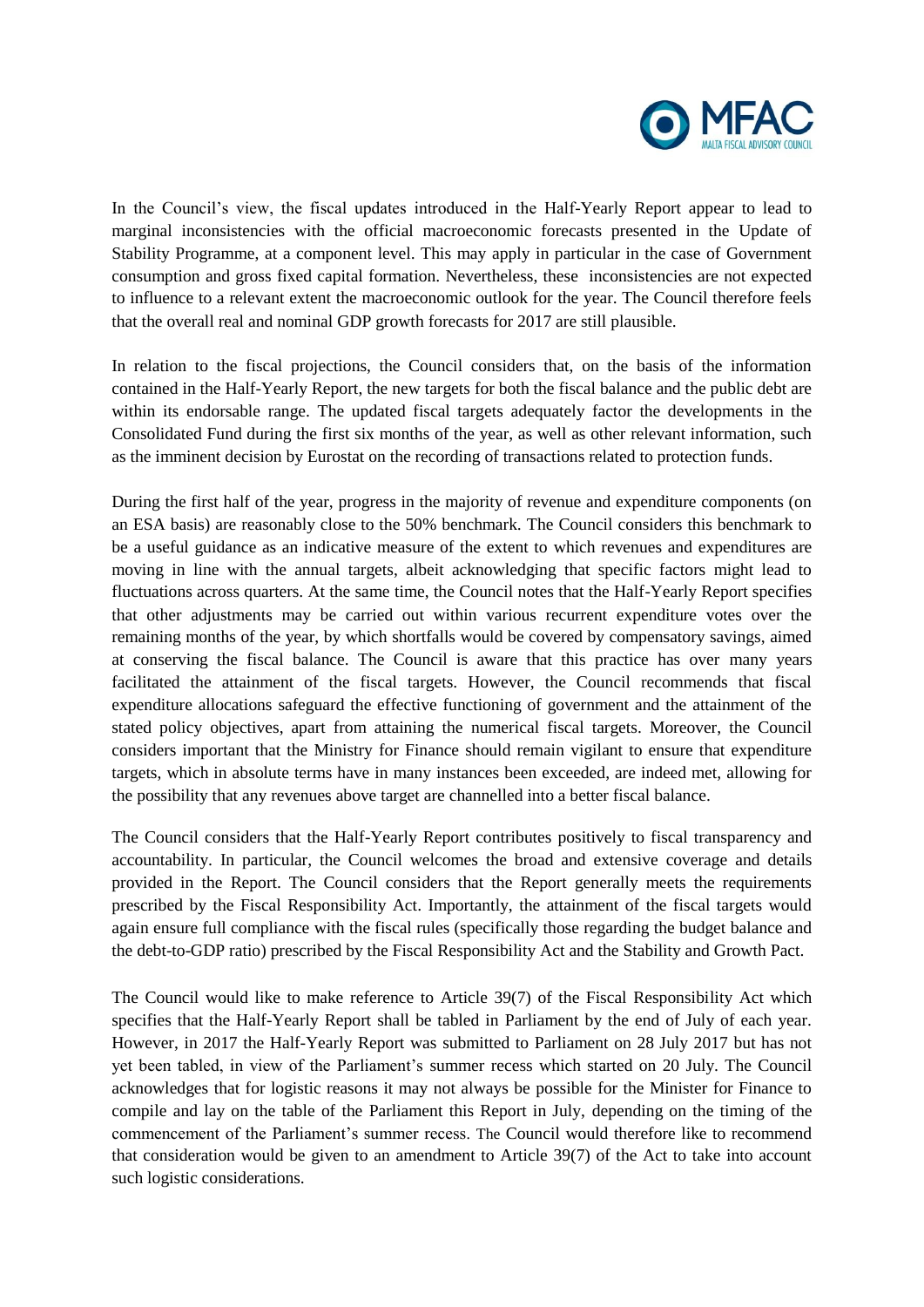

The Council would also like to draw attention to Article 39(8)(h) of the Act which prescribes that the Half-Yearly Report should contain "data on the absorption of European funds, indicating the approved program, the results achieved in the first six months and an updated forecast for the entire year". While the Report makes some reference to the utilisation of EU funds, noting that the absorption could be less than originally planned in view of slower progress in capital projects, the Council feels that the information provided in this regard falls short of the more precise details being prescribed by the Act. The Ministry is therefore encouraged to provide a more detailed account in this respect in future reports.

Finally, the Council would like to express its satisfaction at the ongoing constructive dialogue with the Ministry and its officials and the sustained support received to facilitate the Council's operations.

Yours sincerely

Tecepser

**Rene Saliba Chairman**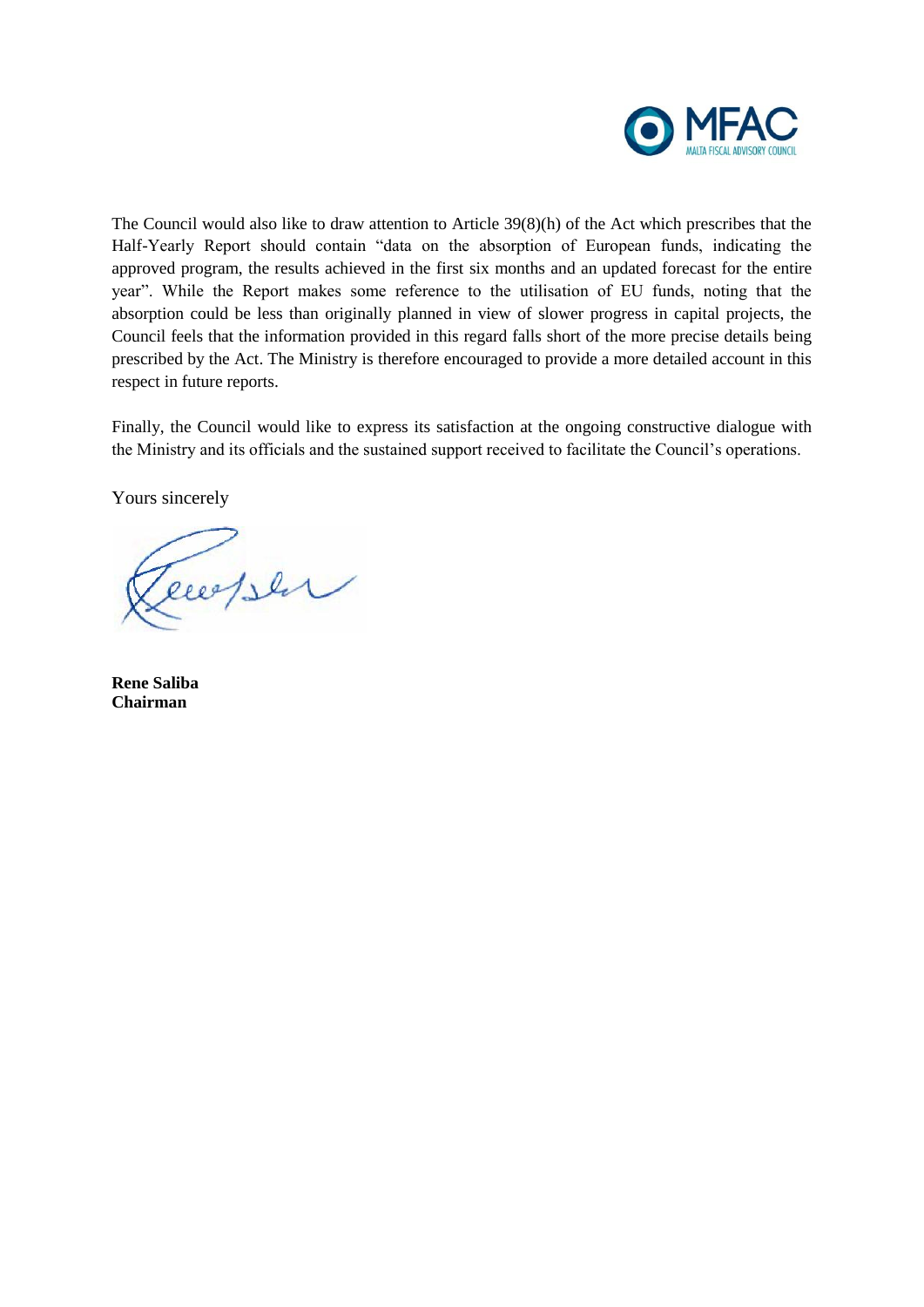## **TABLE OF CONTENTS**

| Executive summary                               | 3  |
|-------------------------------------------------|----|
| 1. Introduction                                 | 6  |
| 2. Macroeconomic forecasts for 2017             | 6  |
| 3. Fiscal projections for 2017                  | 11 |
| 4. Fiscal outturn during the first half of 2017 | 16 |
| 5. Conclusion and final recommendations         | 23 |

## **TABLES**

| Table 1: Explanations for the revisions in real GDP undertaken in the USP $2017 - 2020$ | -9 |
|-----------------------------------------------------------------------------------------|----|
| Table 2: Fiscal projections for 2017                                                    | 12 |
| Table A: Consolidated Fund and ESA balances for January – June                          | 17 |
| Table B: Reconciliation between Consolidated Fund and ESA balances                      | 17 |

# **CHARTS**

| Chart 1: Growth in GDP and its components                                   | $\overline{7}$ |
|-----------------------------------------------------------------------------|----------------|
| Chart 2: Nominal and real GDP growth across vintages                        | 8              |
| Chart 3: Forecasts for other macroeconomic variables for 2017               | 10             |
| Chart 4: Updates to the Autumn 2016 fiscal projections for 2017             | 13             |
| Chart 5: Targets for the 2017 structural balance                            | 15             |
| Chart 6: Half-yearly revenue developments                                   | 18             |
| Chart 7: Revenue developments during the first half of 2017                 | 18             |
| Chart 8: Contribution to total revenue growth during the first half of 2017 | 19             |
| Chart 9: Half-yearly expenditure developments                               | 20             |
| Chart 10: Expenditure developments during the first half of 2017            | 20             |
| Chart 11: Capital expenditure by Ministry                                   | 21             |
| Chart 12: Half-yearly recurrent expenditure as % of Approved Estimates      | 22             |
| Chart 13: Share of net collectable revenue arrears as at end 2015           | 22             |
| Chart 14: Share of outstanding creditors as at end June 2017                | 23             |

# **DIAGRAMS AND BOXES**

| Diagram 1: Macroeconomic forecast vintages, cut-off dates and available statistics |  |
|------------------------------------------------------------------------------------|--|
| Box 1: Consolidated Fund and ESA balances                                          |  |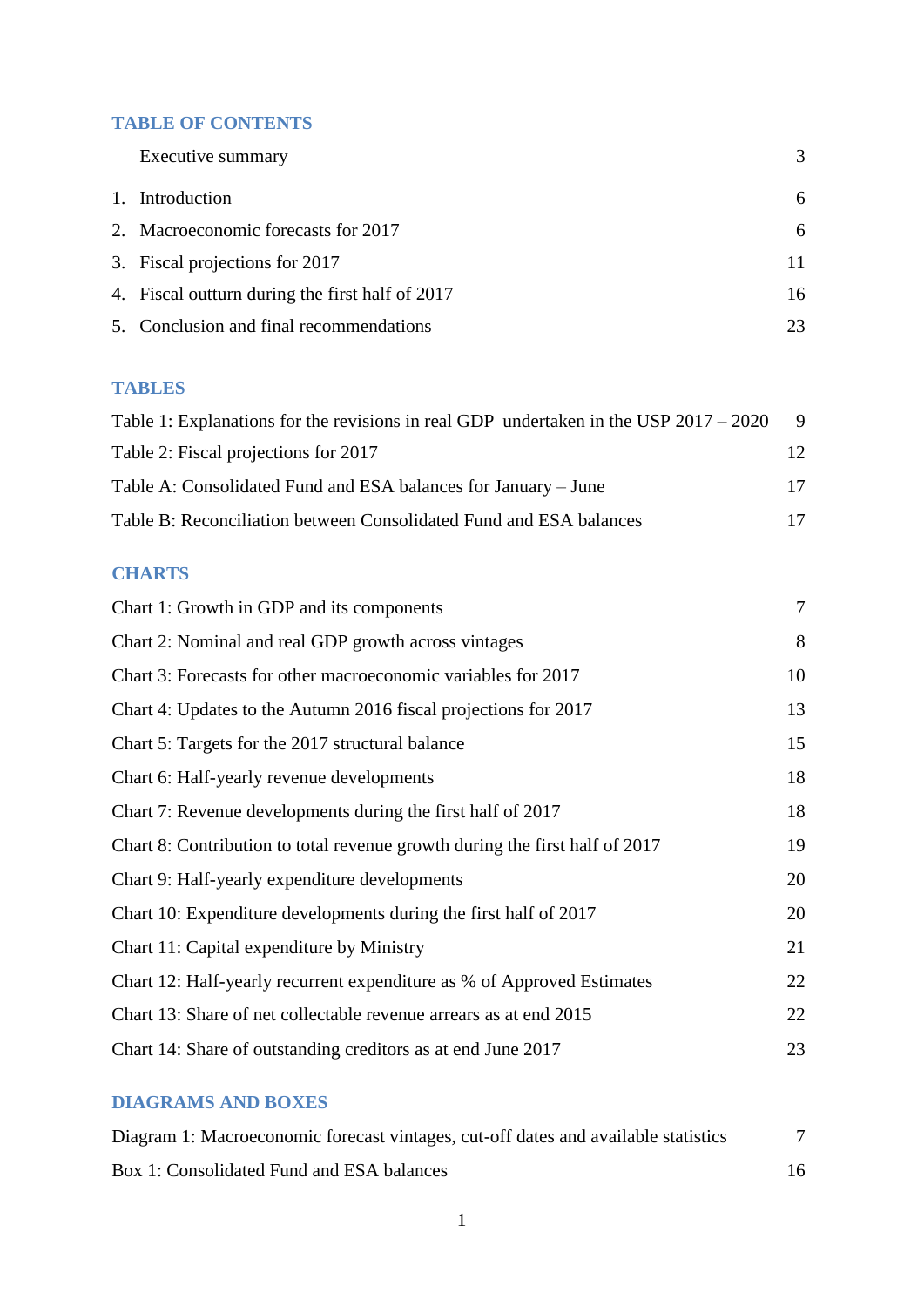# **ABBREVIATIONS**

| CF           | <b>Consolidated Fund</b>                          |
|--------------|---------------------------------------------------|
| <b>COM</b>   | <b>European Commission</b>                        |
| <b>DBP</b>   | Draft Budgetary Plan                              |
| <b>DCS</b>   | <b>Depositor Compensation Scheme</b>              |
| <b>EBU</b>   | Extra-Budgetary Unit                              |
| <b>ESA</b>   | European System of National and Regional Accounts |
| EU           | European Union                                    |
| <b>FRA</b>   | <b>Fiscal Responsibility Act</b>                  |
| <b>GDP</b>   | <b>Gross Domestic Product</b>                     |
| <b>HICP</b>  | Harmonised Index of Consumer Prices               |
| <b>HYR</b>   | <b>Half-Yearly Report</b>                         |
| $\mathbf{H}$ | <b>Individual Investor Programme</b>              |
| <b>IRD</b>   | <b>Inland Revenue Department</b>                  |
| <b>MFAC</b>  | <b>Malta Fiscal Advisory Council</b>              |
| <b>MFIN</b>  | <b>Ministry for Finance</b>                       |
| <b>MGS</b>   | <b>Malta Government Stocks</b>                    |
| <b>NAO</b>   | <b>National Audit Office</b>                      |
| <b>NSO</b>   | <b>National Statistics Office</b>                 |
| $\mathbf{p}$ | percentage point                                  |
| <b>SGP</b>   | Stability and Growth Pact                         |
| <b>USP</b>   | <b>Update of Stability Programme</b>              |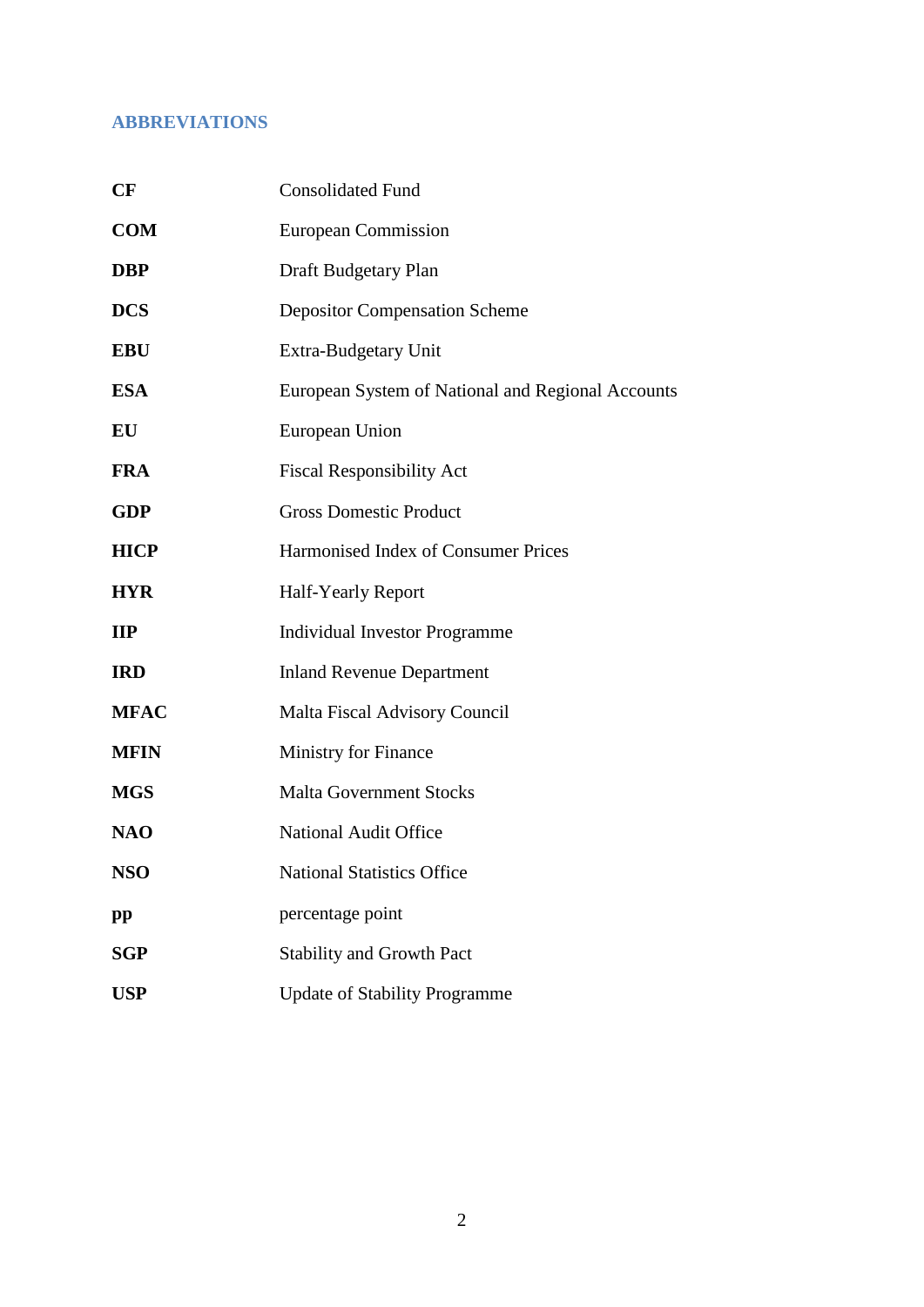### **Executive summary**

The Half-Yearly Report 2017, prepared by the Ministry for Finance, reviews the macroeconomic and fiscal developments since the presentation of the last Budget in Parliament (Autumn 2016 forecast round) and the submission of the latest Update of Stability Programme / Medium-Term Fiscal Strategy (Spring 2017 forecast round) to the European Commission. The main purpose of the Half-Yearly Report is to assess whether any significant new developments have occurred, which in turn, might necessitate some fine tuning in the announced targets for the fiscal balance and the public debt for the current year.

The forecasts for nominal and real GDP growth in 2017 were both revised slightly upwards in Spring 2017, compared to Autumn 2016, respectively to 6.3% and 4.3%. The revision in the real GDP growth forecast undertaken in Spring 2017 was driven by higher forecast growth for private consumption, government consumption and exports. The Spring 2017 forecast round, maintained domestic demand as the main contributor to growth, but its contribution was reduced. At the same time, the contribution to growth stemming from net exports was revised from negative to positive. This resulted from the reduction in the import growth forecasts, mainly as a result of the downward revision in the forecast for gross fixed capital formation.

The Spring 2017 macroeconomic forecasts were endorsed by the Malta Fiscal Advisory Council in its assessment report which was published on 2 May 2017. The justifications provided for the macroeconomic revisions were considered valid. Recent data, based on the provisional statistics published by the National Statistics Office show that the actual first quarter year-on-year nominal and real GDP growth rates were very close to those indicated in the Spring 2017 forecast round. Although at an expenditure component level there are differences, the Council feels that leaving the macroeconomic forecasts unchanged in the Half-Yearly Report appears justifiable. However, the Council acknowledges that the information content of the first quarter provisional GDP statistics in relation to the eventual yearly outcome may be limited, as was the case in previous years, and may also be subject to revisions.

The Spring macroeconomic forecasts contributed to the revision in the fiscal projections for 2017. Whereas in Autumn 2016, a fiscal deficit of  $\epsilon$ 50.0 million was being targeted, this was converted into a surplus of  $\epsilon$ 57.1 million, in Spring 2017, largely as a result of higher anticipated revenues which more than offset the additional planned expenditures. The Half-Yearly Report updated the targets further, aiming towards a fiscal surplus of €89.0 million for 2017, or 0.8% of GDP. The more ambitious target for the fiscal balance contributed to a comparable reduction in the target for the absolute value of gross debt. Revisions across the various revenue and expenditure forecasts, compared to what was indicated in the Budget are broadly in line with the upside risks which had been identified by the Fiscal Council in its assessment of the Budget forecasts.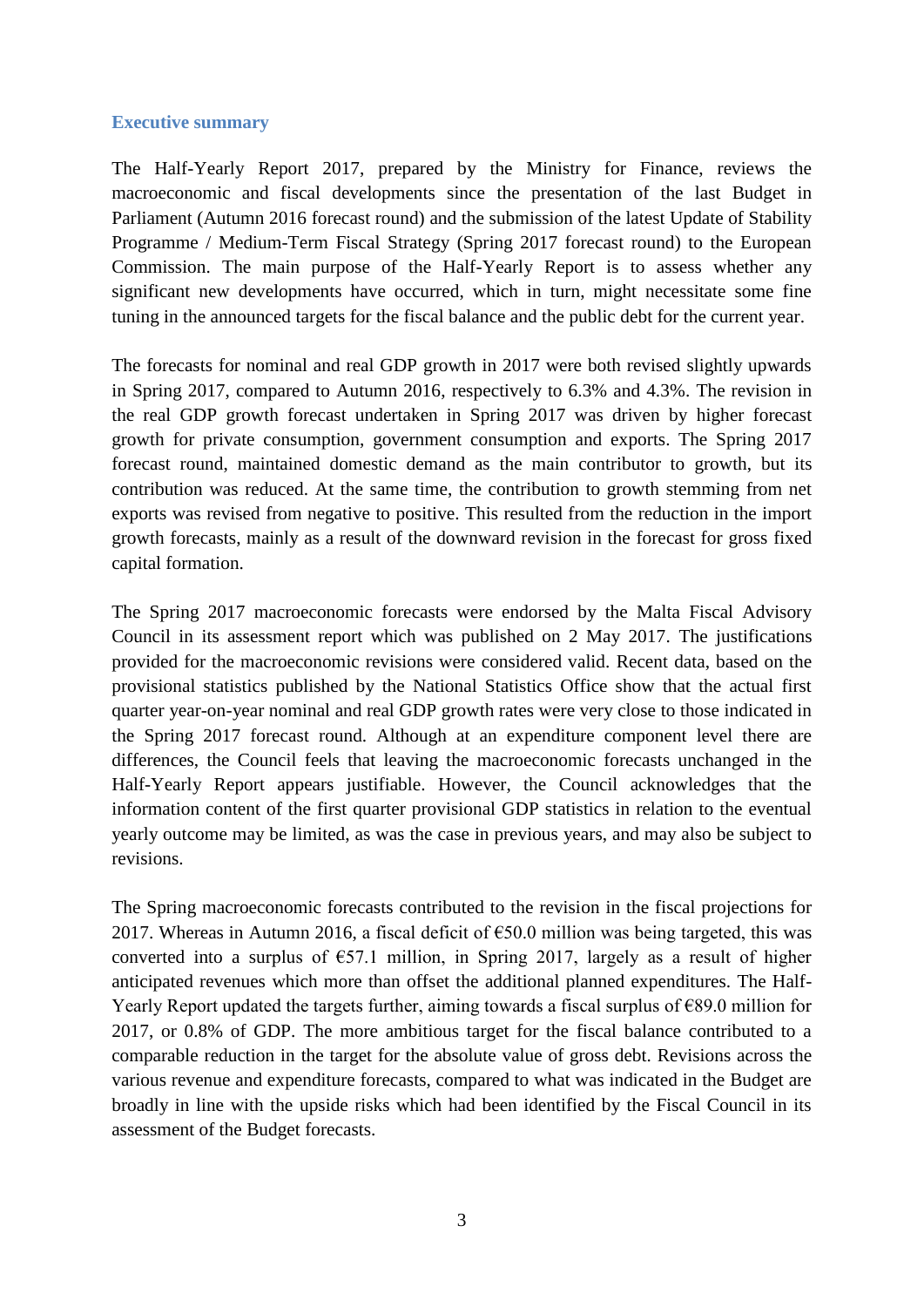On the revenue side, the most significant update presented in the Half-Yearly Report (compared to the information contained in the Update of Stability Programme) related to the increase in the target revenues expected to be generated through the Individual Investor Programme. This upward revision was based on actual developments during the first six months of 2017. On the expenditure front, the main updates related to the further reduction in outlays on gross fixed capital formation by government, on account of the progress in the capital projects underway, and higher capital transfers, on account of the anticipated decision by Eurostat on the statistical recording of transactions undertaken by financial protection schemes and any claims thereof.

The Fiscal Council considers that the fiscal targets contained in the Half-Yearly Report as within its endorsable range. The Council also positively notes that the updated fiscal projections aim towards a higher fiscal surplus than the forecast in the Update of Stability Programme. Such a stance is in line with the Council's recommendation for fiscal prudence at a time when the economy operates above potential. The provisional data for the first six months of the year support the attainment of the more ambitious target for the structural balance, equivalent to 0.5% of potential output. Likewise, the updated target for the debt ratio, at 55.6%, is plausible. The attainment of these targets would again ensure full compliance with the fiscal rules (specifically those regarding the budget balance and the debtto-GDP ratio) prescribed by the Fiscal Responsibility Act and the Stability and Growth Pact.

The Half-Yearly Report contributes positively to fiscal transparency and accountability. The Council considers that the Report generally meets the requirements prescribed by the Fiscal Responsibility Act. In particular, the Council welcomes the broad and extensive coverage and details provided in the Report. However, the Fiscal Council notes that the recent updates to the fiscal projections when compared to the forecasts contained in the Update of Stability Programme, could present some inconsistencies with the earlier forecasts for GDP at a component level, as the latter remained unchanged compared to what was indicated in the Update of Stability Programme. These inconsistencies should, however, not create a significant impact on the overall economic outlook for the year in terms of GDP growth and their second round impact on fiscal targets is expected to be marginal.

Moreover, the Council would like to make reference to Article 39(7) of the Act, which specifies that such Report shall be tabled in Parliament by the end of July of each year. In 2017, the Report was forwarded to Parliament on 28 July, but has not yet been tabled, in view of the Parliament's summer recess, which started on 20 July. The Council acknowledges that for logistic reasons it may not always be possible for the Minister for Finance to compile and lay on the table of the Parliament the Half-Yearly Report in July, and for this reason, would like to recommend that consideration be given to possible legislative amendments in this respect.

The Council also draws attention to the fact that the Act prescribes that the Report should contain "data on the absorption of European funds, indicating the approved program, the results achieved in the first six months and an updated forecast for the entire year". Whereas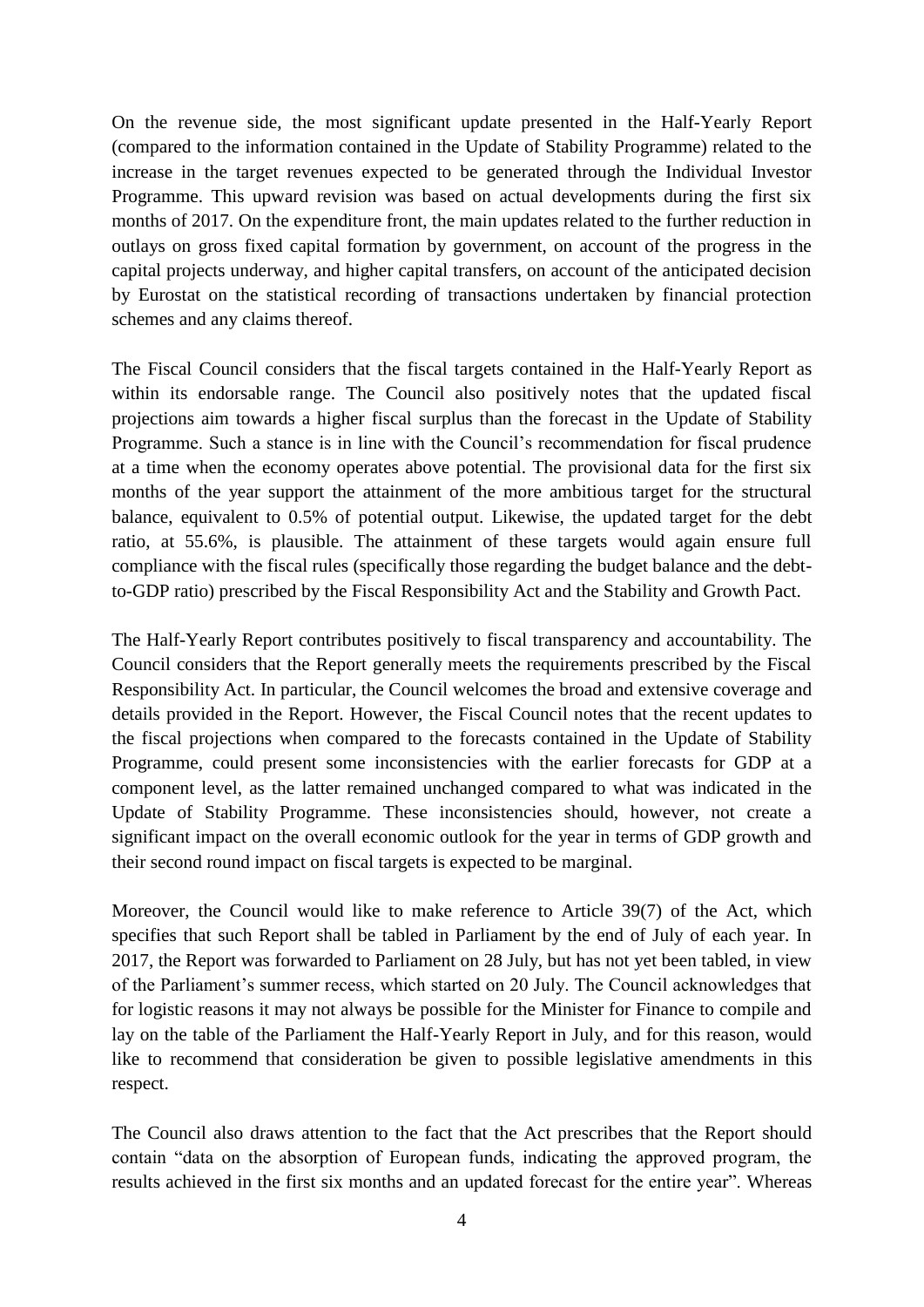the Report makes some reference to the utilisation of European Union funds, noting that the absorption could be less than originally planned in view of slower progress in capital projects, the Council feels that the information provided in the Report in this regard appears to fall short of the more precise details being prescribed by the legislation.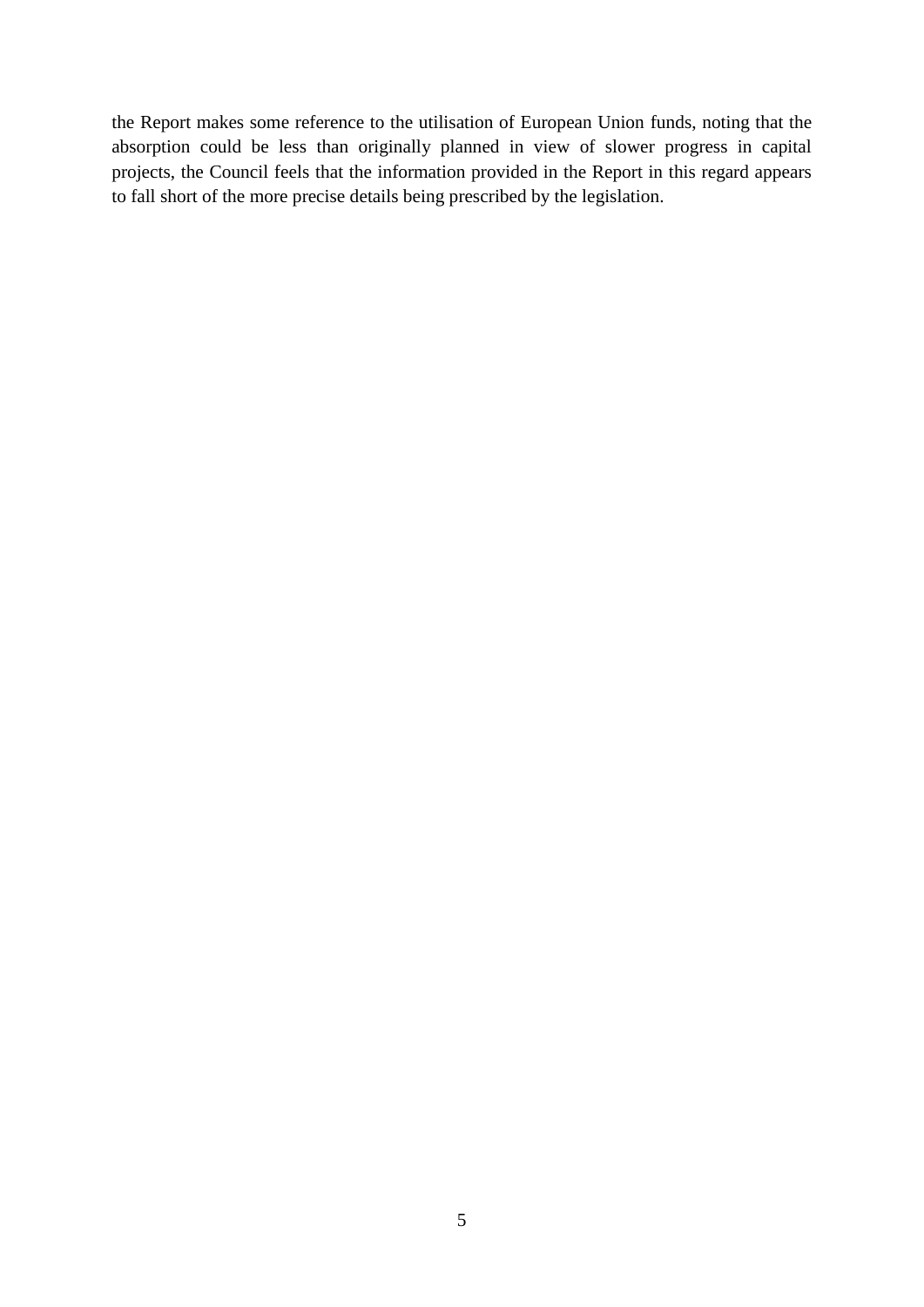#### **1. Introduction**

The Half-Yearly Report (HYR) 2017, prepared by the Ministry for Finance (MFIN), reviews the macroeconomic and fiscal developments since the presentation of the Budget in Parliament, on 17 October 2016, and the submission of the 2017 – 2020 Update of Stability Programme (USP) to the European Commission (COM), on 2 May 2017.<sup>1</sup> The main purpose of the HYR, which is mandated by the Fiscal Responsibility Act (FRA), is to assess whether any significant new developments have occurred, which in turn, might necessitate some corrective measures or fine tuning in the announced targets for the fiscal balance and the public debt for the year underway.<sup>2</sup>

In order to contribute towards greater fiscal transparency, the HYR also presents information to reconcile the Consolidated Fund (CF) balance and the fiscal balance compiled according to the guidelines of the European System of National and Regional Accounts (ESA 2010).<sup>3</sup> In addition, the HYR includes details about the outstanding payments facing the Government, progress in relation to the collection of revenue arrears and an overview of the debt developments.

## **2. Macroeconomic forecasts for 2017**

The HYR 2017 maintained the macroeconomic forecasts unchanged compared to the USP. The USP forecasts are based on more recent information compared to the forecasts which were presented in the Draft Budgetary Plan (DBP).<sup>4</sup> The USP macroeconomic forecasts, which are again reproduced in the HYR, represent the latest available official macroeconomic forecasts for Malta.

The objective of the macroeconomic forecasters is to produce estimates which are as close as possible to the eventual outcome. The cut-off dates are very important since they clarify the vintage of official statistics which are available at the time the macroeconomic forecasts are produced. In this respect, Diagram 1 shows the relevant cut-off dates, and the available statistics published by the National Statistics Office (NSO), in relation to the Autumn 2016 forecasts (which underpinned the Budget 2017), in relation to the Spring 2017 forecasts (presented in the 2017 – 2020 USP), and in relation to the HYR 2017.

<u>.</u>

 $1$  The USP also serves as the Medium-Term Fiscal Strategy for Malta.

<sup>&</sup>lt;sup>2</sup> The HYR 2017 is the third report since the enactment of the FRA.

<sup>&</sup>lt;sup>3</sup> All allocations provided from the CF are either authorised by the House of Representatives under an Appropriation Act, or are permanently appropriated by the House under other relevant legislation. While the budget execution is mainly monitored by the MFIN in terms of the CF developments, compliance with fiscal rules is assessed on the basis of fiscal statistics compiled according to the ESA guidelines.

<sup>&</sup>lt;sup>4</sup> Macroeconomic forecasts are contingent on the information available and the assumptions used at the time of their preparation. These may need to be updated when new information becomes available, or when previous assumptions are updated, or when historical data is revised significantly.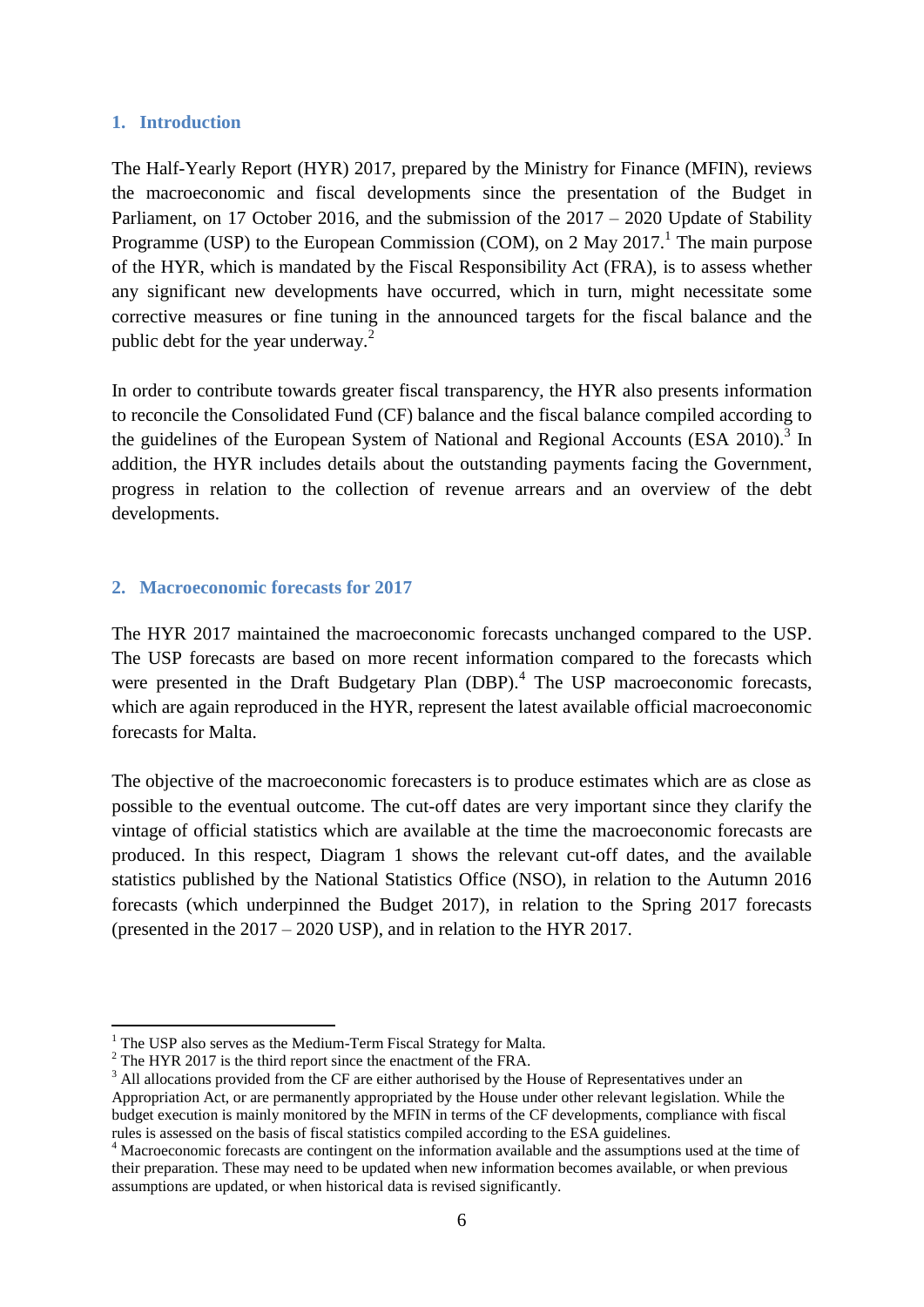

#### Diagram 1: Macroeconomic forecast vintages, cut-off dates and available statistics

The forecasts for nominal and real GDP growth in 2017 were both revised slightly upwards in Spring 2017, compared to Autumn 2016. Specifically, nominal GDP growth was lifted by 0.5 percentage point (pp), from 5.8% to 6.3%, while the real GDP growth rate was raised by 0.8 pp, from 3.5% to 4.3% (see Chart 1).

## Chart 1: Growth in GDP and its components (y-o-y % change)



\* The Budget and USP figures are forecasts while the figures for 2017 Quarter 1 represent actual data. *Source: MFIN, NSO*

*Source: MFIN*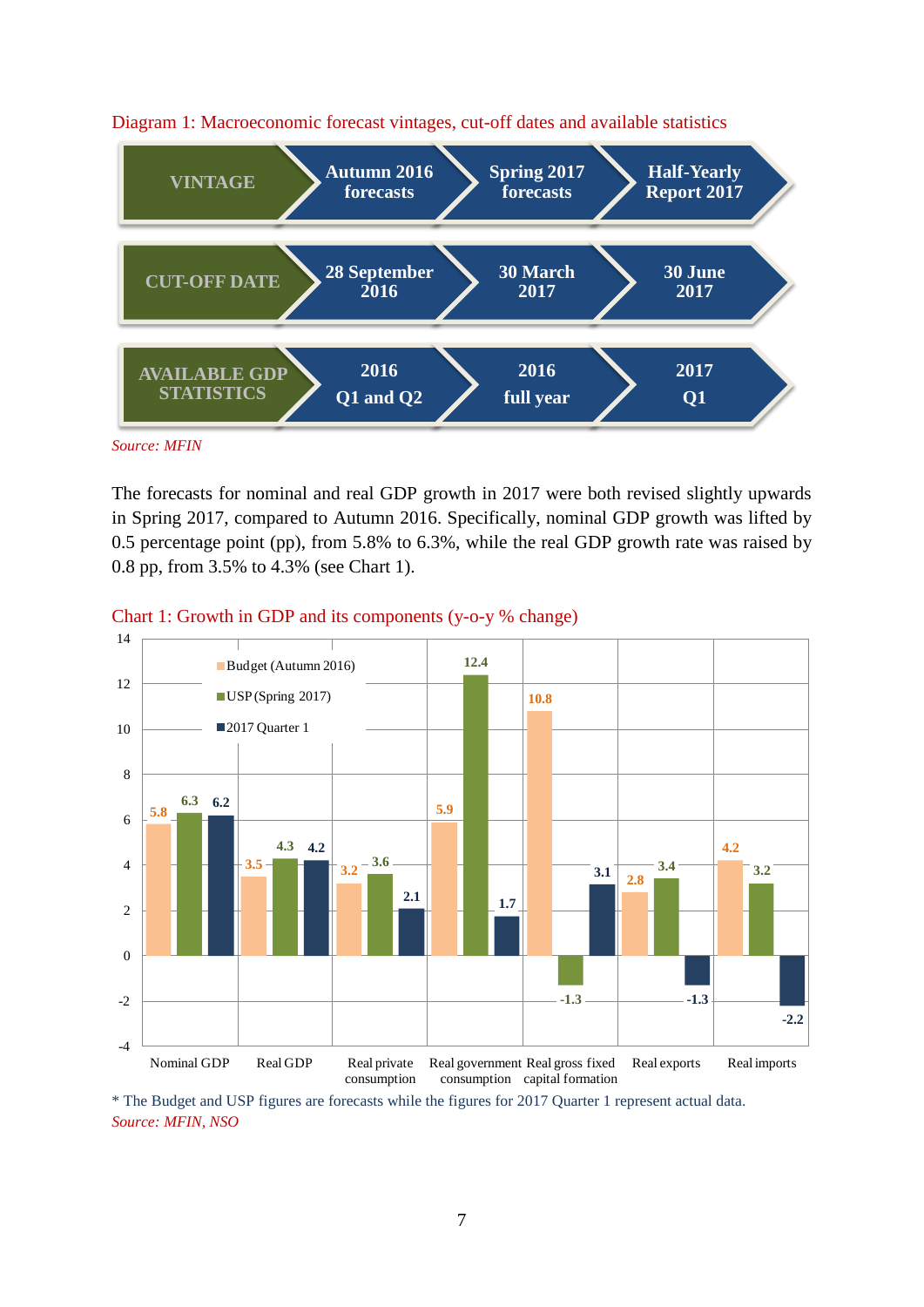The upward adjustments which took place from one forecast round to the other follow the significant statistical revisions which were undertaken by the NSO in December  $2016$ <sup>5</sup> In particular, the NSO revised upwards the historical growth rates for both nominal and real GDP, suggesting that the economy was growing at a faster pace than was originally indicated (see Chart 2).





The upward revision in the real GDP growth forecast undertaken in Spring 2017 was driven by private consumption, government consumption and exports. Specifically, the Spring 2017 forecast round lifted the growth forecast for private consumption by 0.4pp, that for government consumption by 6.5pp, and that for exports by 0.6pp. On the other hand, in the case of gross fixed capital formation, the 10.8% positive real growth forecast indicated in the Autumn 2016 forecasts was revised to a 1.3% decline. The latter is the main factor why the forecast for real imports was also lowered from 4.2% to 3.2% (in Malta's case, gross fixed capital formation tends to have high import content). The main justifications offered by the MFIN in relation to the revisions in the various GDP expenditure components undertaken in the USP  $2017 - 2020$  are shown in Table 1.

The Autumn 2016 forecast round had anticipated growth in 2017 to be exclusively domestically-driven, with its contribution to growth estimated at 5.4pp. Net exports were seen as contributing negatively to growth, by some 2.0pp. On the other hand, the Spring 2017 round, while maintaining domestic demand as the main contributor to growth, has reduced its contribution to 3.7pp. However, the contribution to growth stemming from net exports was revised to a positive 0.6pp.

*Source: MFIN*

 5 Source: NSO News Release 199/2016.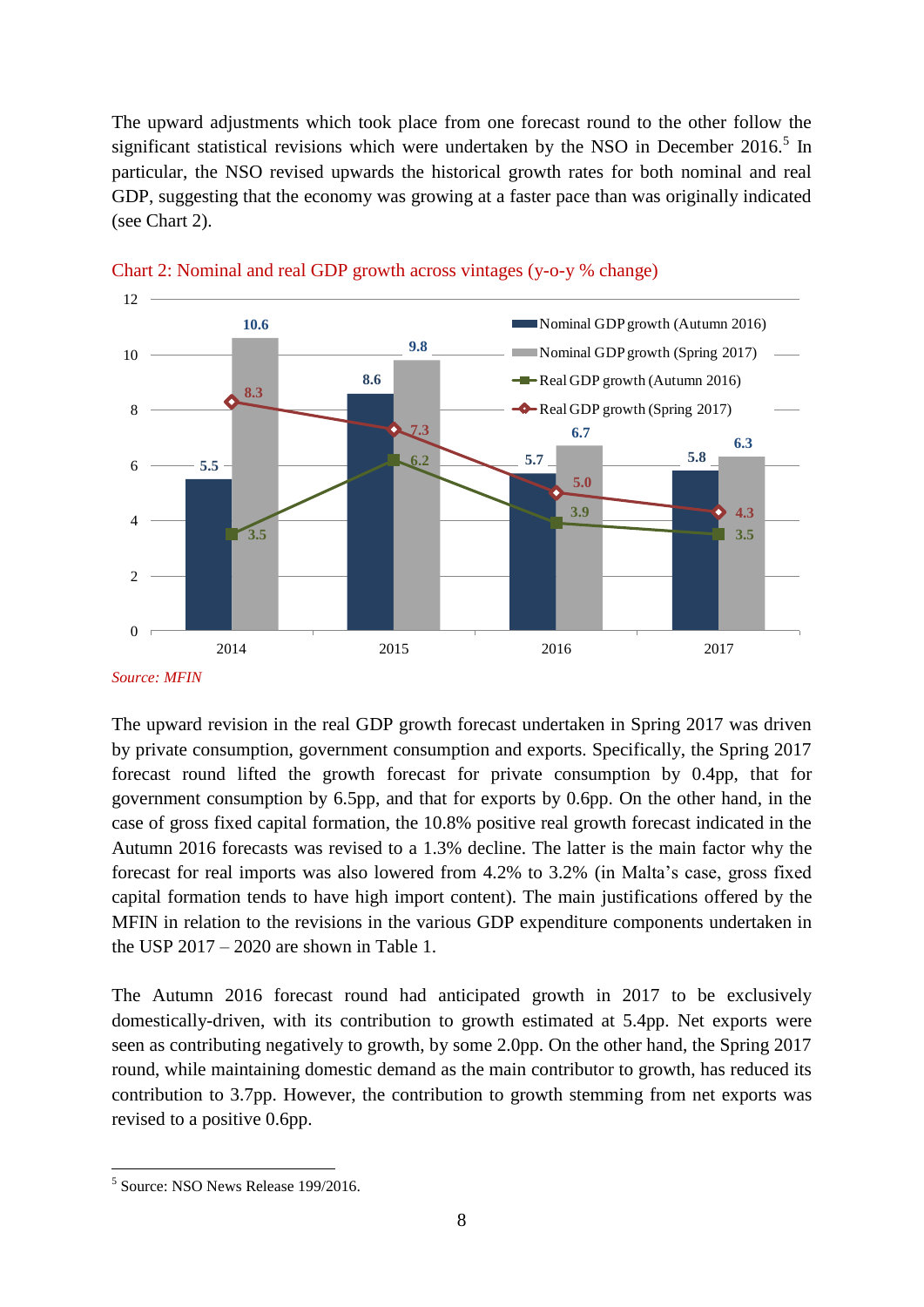| <b>GDP</b> expenditure components | <b>Reasons for the revisions</b>                                                                                                                                                                                                                                           |
|-----------------------------------|----------------------------------------------------------------------------------------------------------------------------------------------------------------------------------------------------------------------------------------------------------------------------|
| Private consumption               | Better outlook for disposable income, in line with<br>heightened expectations for the labour market and for<br>wage developments                                                                                                                                           |
| Government consumption            | Upward revision in spending on intermediate<br>consumption and compensation of employees,<br>compounded with a base effect created by the<br>elevated revenues derived from the IIP (which<br>according to the ESA methodology is deducted from<br>government consumption) |
| Gross fixed capital formation     | Higher-than-expected private investment in 2016<br>which created a base effect                                                                                                                                                                                             |
| <b>Exports</b>                    | Stronger pick-up in external demand and stronger<br>revenues expected from the IIP (which are recorded as<br>an export of a service)                                                                                                                                       |
| <b>Imports</b>                    | Changing composition of domestic demand resulting<br>in lower import intensity on average                                                                                                                                                                                  |

Table 1: Explanations for the revisions in real GDP undertaken in the USP 2017 – 2020

*Source: MFIN*

The macroeconomic forecasts included in the USP 2017 – 2020 were endorsed by the Malta Fiscal Advisory Council (MFAC) in its report published in May  $2017$ .<sup>6</sup> The justifications provided by the MFIN for the macroeconomic revisions were considered valid. Furthermore, recent data, based on the provisional statistics published by the NSO on 8 June 2017, show that, if the pace of growth recorded during the first quarter was to be maintained across the remaining quarters of 2017, then the yearly growth would, under this assumption, be in line with that indicated in the Spring 2017 forecast round.<sup>7</sup> Specifically, during the first quarter of 2017, nominal GDP and real GDP expanded by 6.2% and 4.2% respectively, year-on-year, which growth rates were merely 0.1pp less than indicated in the Spring 2017 forecasts for the full year.

However, at a component level, there are some differences between the first quarter annual real growth rates estimated by the NSO and those indicated for the full year in the Spring 2017 forecast round. In particular, when compared to the Spring forecast round, the first quarter data shows lower growth in private consumption and government consumption, and declines in exports and imports. On the other hand, growth in gross fixed capital formation was higher. This may be a sign of possible downside risks in the former four GDP expenditure components and upside risks in the latter component.

1

 $6$  Source: "Assessment of macroeconomic forecasts – Update of Stability Programme 2017 – 2020", available o[n www.mfac.org.mt.](http://www.mfac.org.mt/) 

<sup>7</sup> Source: NSO News Release 093/2017.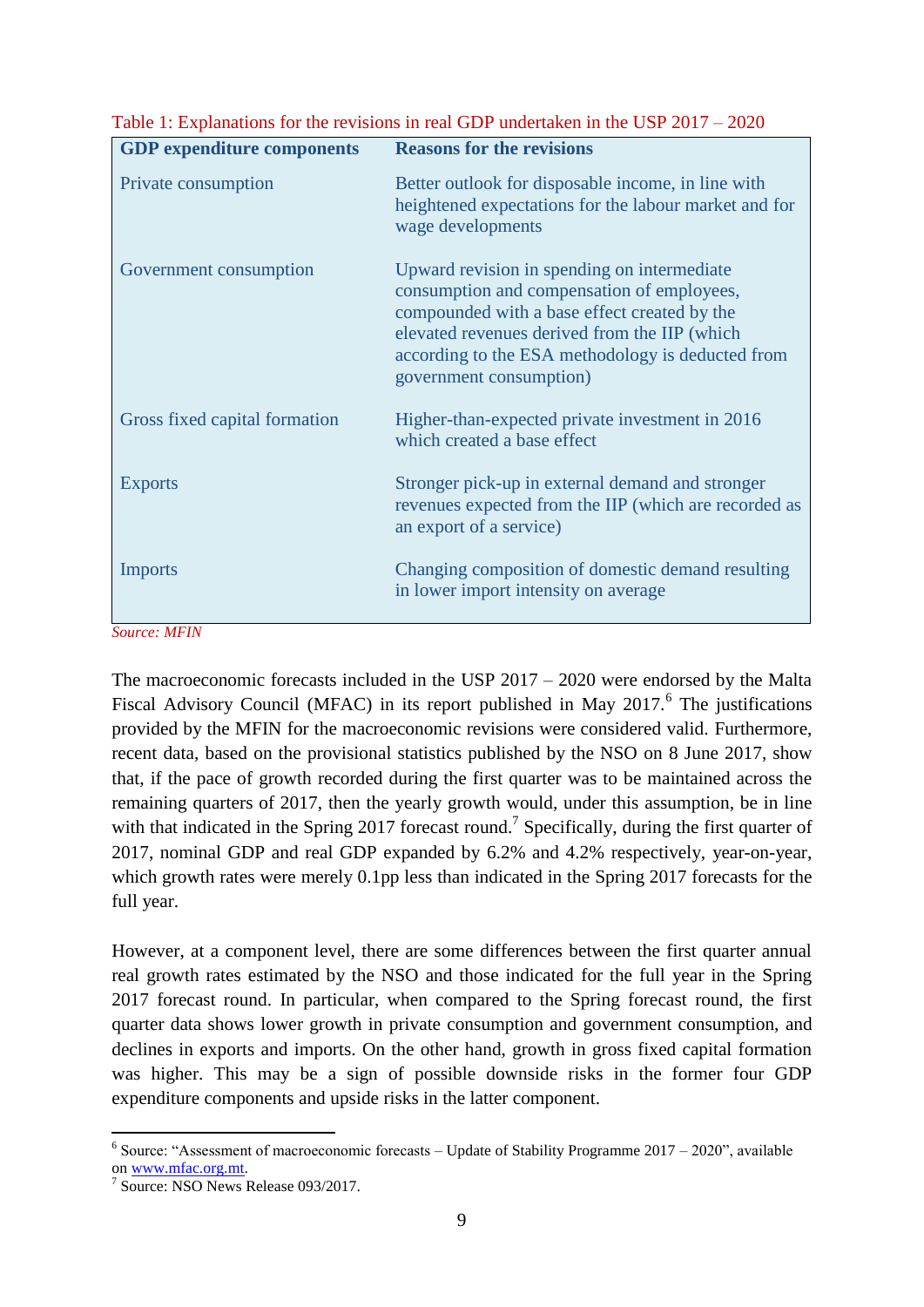However, the MFAC acknowledges that the information content of the first quarter provisional GDP statistics in relation to the eventual yearly outcome may be limited, and may also be subject to revisions. Actual data for the first quarter shows that economy is still growing strongly and that supports the validity of the GDP growth forecast indicated in the USP. Given that the MFAC is not aware of major specific factors warranting an update in macroeconomic forecasts, the MFAC considers that the MFIN's approach of carrying out two macroeconomic forecast rounds to coincide with the Budget and the USP as reasonable. Leaving the macroeconomic forecasts unchanged between the USP and the HYR appears justifiable for 2017.

Apart from revisions to the 2017 forecasts for the various GDP expenditure components, updates were also carried out in the forecasts for other key macroeconomic variables in the Spring round compared to the Autumn round (see Chart 3).





Specifically, potential GDP growth was increased from 4.6% in the Autumn 2016 vintage to 5.3% in the Spring 2017 forecast. Nonetheless, the output gap was also increased, from 0.1%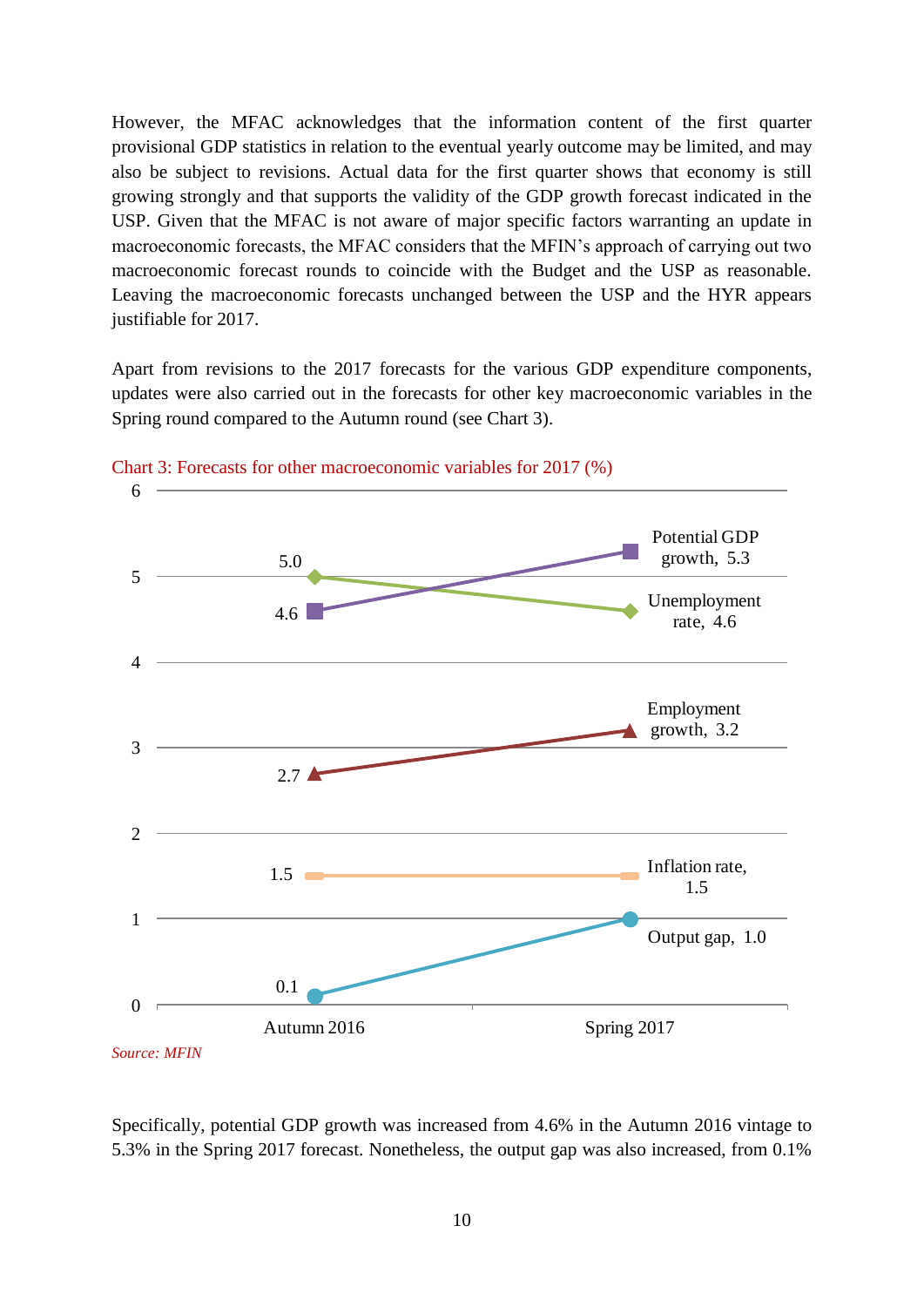to 1.0% of potential GDP. $^{8}$  In turn, the projected employment growth for 2017 was increased by 0.5pp, to 3.2%, while the unemployment rate declined from 5.0% to 4.6%. On the other hand, the inflation rate forecast remained stable at 1.5%. The buoyant labour market conditions and absence of major inflationary pressures corroborate this forecast scenario. Specifically, during the first quarter of 2017, employment increased by 2.8% over the corresponding period of 2016, while annual inflation rate measured according to the Harmonised Index of Consumer Prices (HICP), stood at 1.1% as at May 2017.

## **3. Fiscal projections for 2017**

1

Although the macroeconomic forecasts remained consistent between SGP and HYR, the fiscal forecasts were re-estimated post USP, based on updated information available to the MFIN. The HYR thus presents updated fiscal targets for 2017. The fiscal updates contained in the HYR are driven by fiscal developments, since the macroeconomic forecasts were not revised post submission of the USP. When compared to the Autumn 2016 forecast round, the fiscal surplus targeted in the HYR reflects upward revisions to revenues, which more than compensated for the additional expenditures. On the basis of the information contained in the HYR, the MFAC considers that the new targets for both the fiscal balance and the public debt to be within its endorsable range.

The Spring macroeconomic forecasts contributed to the revision in the ESA fiscal projections for 2017 which were submitted in the 2017 – 2020 USP, compared to those presented in the Budget. Whereas in Autumn 2016 a fiscal deficit of  $\epsilon$ 50.0 million was being targeted for 2017, the target was converted into a surplus of  $\epsilon$ 57.1 million in Spring 2017 (see Table 2). This also followed the significantly better-than-expected outturn for 2016, where a surplus amounting to  $E101.0$  million was achieved instead of the deficit that had been projected in the 2016 Budget ( $\epsilon$ 102.0 million) and in the 2016-2019 USP ( $\epsilon$ 65.6 million).

The fiscal projections presented in the HYR suggest that the amelioration in the budgetary position is expected to be even stronger than that anticipated in Spring 2017. Indeed, the HYR targets a surplus of  $\epsilon$ 89.0 million for 2017, which is  $\epsilon$ 31.9 million higher than indicated in the USP (see Chart 4). As a result, the fiscal balance-to-GDP target was set at 0.8% in the HYR, compared to the USP's projected surplus of 0.5% and the deficit of 0.5% that had been indicated in the 2017 Budget. The more ambitious target for the fiscal balance is fully reflected in a comparable reduction in the target for the absolute value of gross debt. Whereas in the 2017 Budget, the overall stock of General Government debt was projected to end 2017 at  $\epsilon$ 6,093 million, this target was scaled down by  $\epsilon$ 211.8 million in the USP and by a further €33.2 million in the HYR. In relation to GDP, the gross debt target has been reviewed

<sup>&</sup>lt;sup>8</sup> A positive output gap indicates that actual GDP exceeds potential GDP whereas a negative output gap denotes that actual GDP falls short of potential. The output gap plays an important role in the assessment of compliance with fiscal rules, since it determines the size of the cyclical element within the budget, which is netted off in order to estimate the structural balance.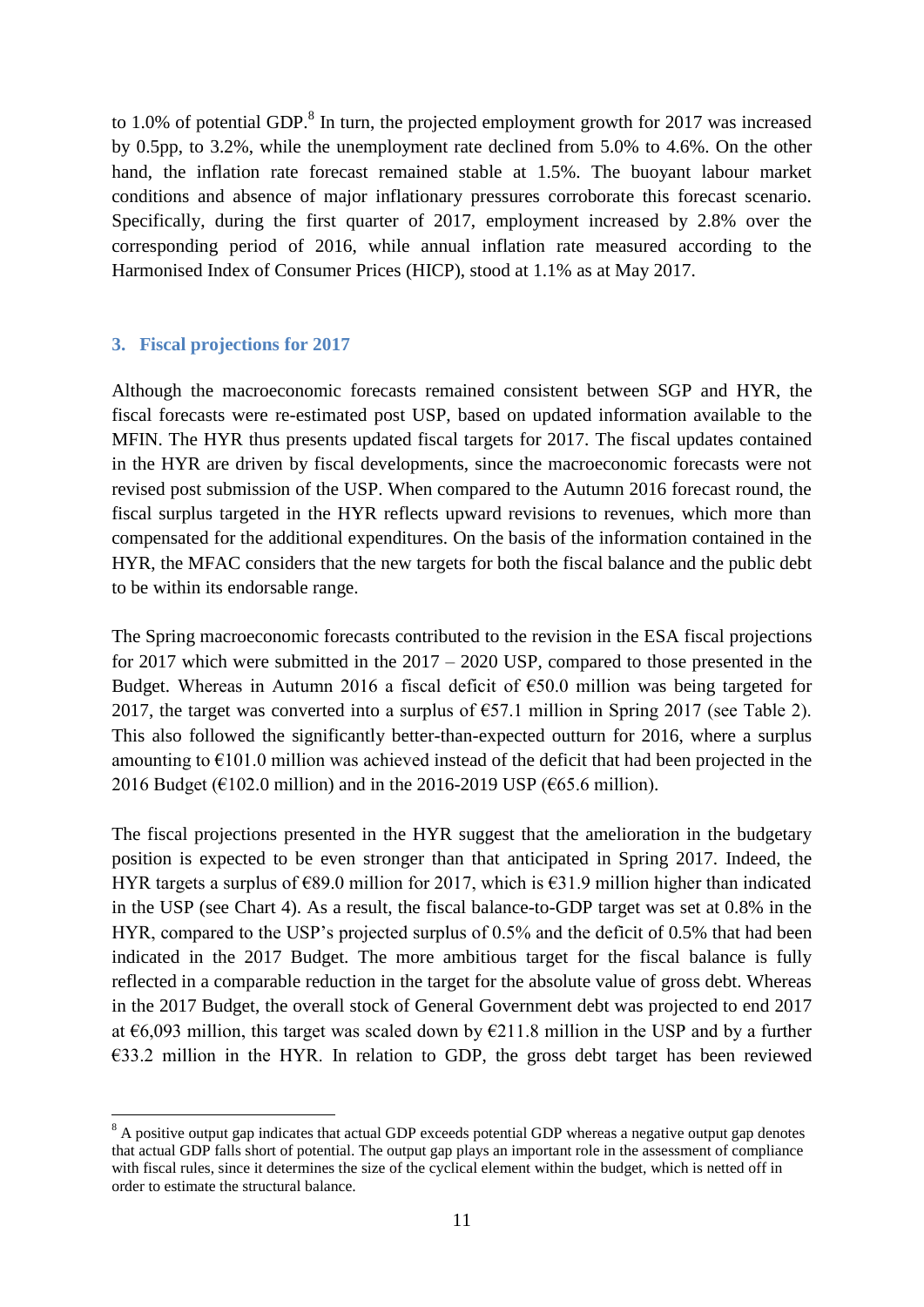downwards from 61.9% in the Budget to 55.9% in the USP and to 55.6% in the HYR.<sup>9</sup> This improvement reflects the combined effect of an upward revision of the projected primary balance and of the expected GDP growth.

|                                    | <b>Autumn 2016</b><br>(Budget) | <b>Spring 2017</b><br>(USP) | <b>HYR 2017</b> |
|------------------------------------|--------------------------------|-----------------------------|-----------------|
| <b>Total revenue</b>               | 3,910.2                        | 4,049.7                     | 4,078.9         |
| Taxes on production and imports    | 1,324.4                        | 1,322.5                     | 1,319.8         |
| Current taxes on income and wealth | 1,379.5                        | 1,493.9                     | 1,493.9         |
| <b>Capital taxes</b>               | 17.2                           | 18.3                        | 18.9            |
| Social contributions               | 658.5                          | 678.5                       | 679.9           |
| Property income                    | 105.0                          | 109.8                       | 109.8           |
| Other revenue                      | 425.6                          | 426.7                       | 456.7           |
| <b>Total expenditure</b>           | 3,960.2                        | 3,992.6                     | 3,989.9         |
| Compensation of employees          | 1,240.8                        | 1,263.6                     | 1,268.4         |
| Intermediate consumption           | 684.0                          | 716.0                       | 714.0           |
| Social payments                    | 1,096.2                        | 1,110.4                     | 1,112.9         |
| Interest expenditure               | 207.7                          | 206.6                       | 206.5           |
| <b>Subsidies</b>                   | 112.4                          | 114.8                       | 110.1           |
| Gross fixed capital formation      | 352.1                          | 293.1                       | 273.4           |
| Capital transfers payable          | 45.2                           | 90.8                        | 106.7           |
| Other expenditure                  | 221.9                          | 197.3                       | 197.7           |
| <b>Fiscal balance</b>              | $-50.0$                        | 57.1                        | 89.0            |
| % of GDP*                          | $-0.5%$                        | 0.5%                        | 0.8%            |
| <b>Gross Debt</b>                  | 6,093.0                        | 5,881.2                     | 5,848.0         |
| % of GDP*                          | 61.9%                          | 55.9%                       | 55.6%           |

Table 2: Fiscal projections for 2017 (EUR millions)

\* The figure for nominal GDP is that specified in the respective forecast round. The forecast for nominal GDP in the HYR 2017 is identical to that indicated in Spring 2017. *Source: MFIN*

1

 $9<sup>9</sup>$  As at end June 2017, the weighted average maturity of Malta Government Stock (MGS), which constitutes the bulk of public debt, stood at 9.3 years, slightly lower than the 9.8 years as at end December 2016. The implicit interest rate on total debt, which in 2016 was around 3.9%, is expected to fall to 3.6% in 2017.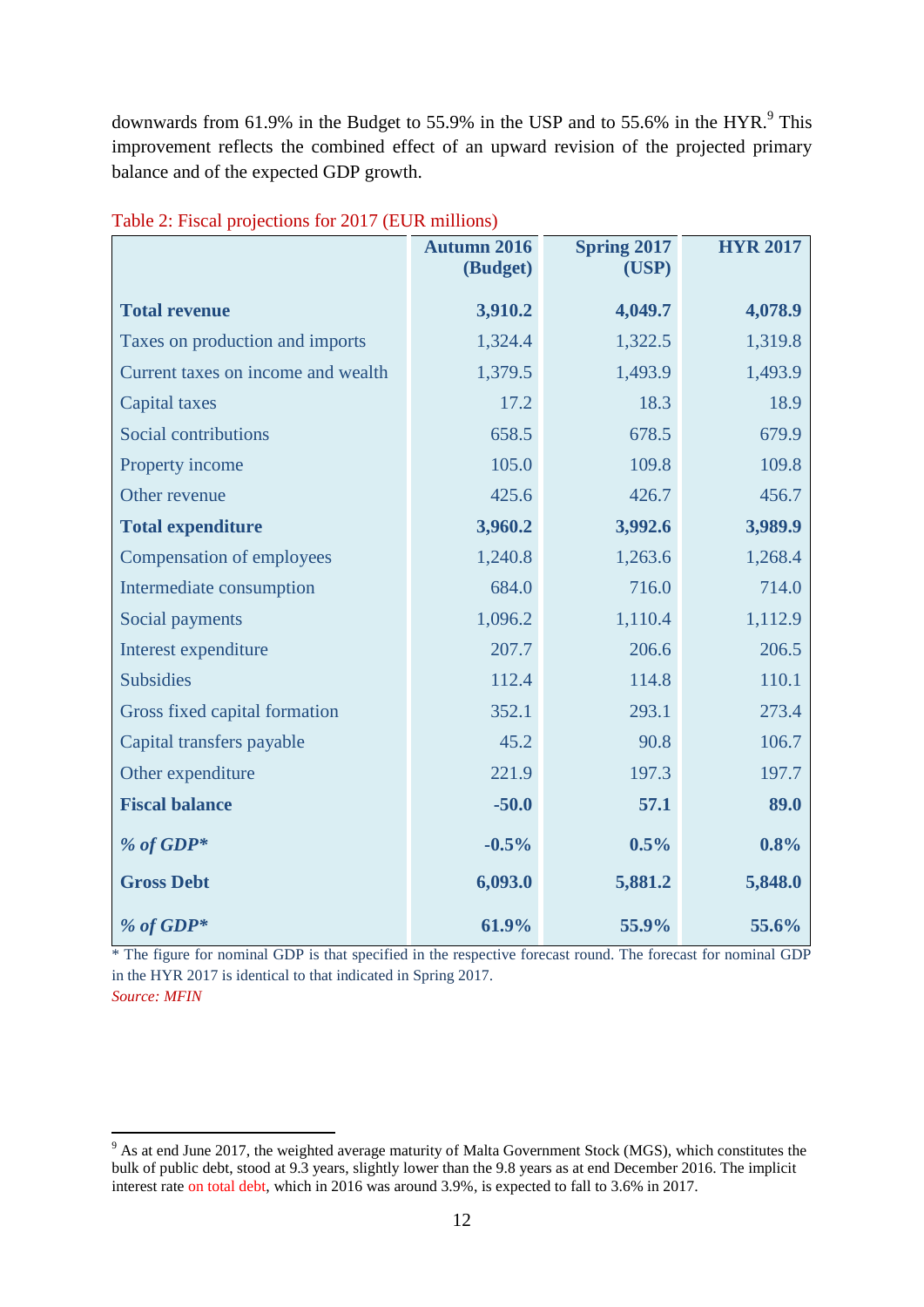

## Chart 4: Updates to the Autumn 2016 fiscal projections for 2017 (EUR millions)

#### *Source: MFIN*

Changes to the revenue forecasts were mainly related to current taxes on income and wealth. These were increased by  $E114.4$  million in the USP 2017 – 2020 and left unchanged in the HYR 2017. Social contributions were also raised by  $\epsilon$ 20.0 million in the USP and by a further  $E1.4$  million in the HYR. Both revisions are consistent with the upside risk which was identified by the MFAC in its assessment of the Autumn 2016 fiscal projections.<sup>10</sup> The major revenue revision introduced in the HYR related to the 'other' category, which was raised by a further  $\epsilon$ 30.0 million, after having been raised by  $\epsilon$ 1.1 million in the USP. This reflected

<sup>&</sup>lt;u>.</u>  $10$  Source: "Assessment of the fiscal forecasts for Malta prepared by the Ministry for Finance in October 2016", available on [www.mfac.org.mt.](http://www.mfac.org.mt/)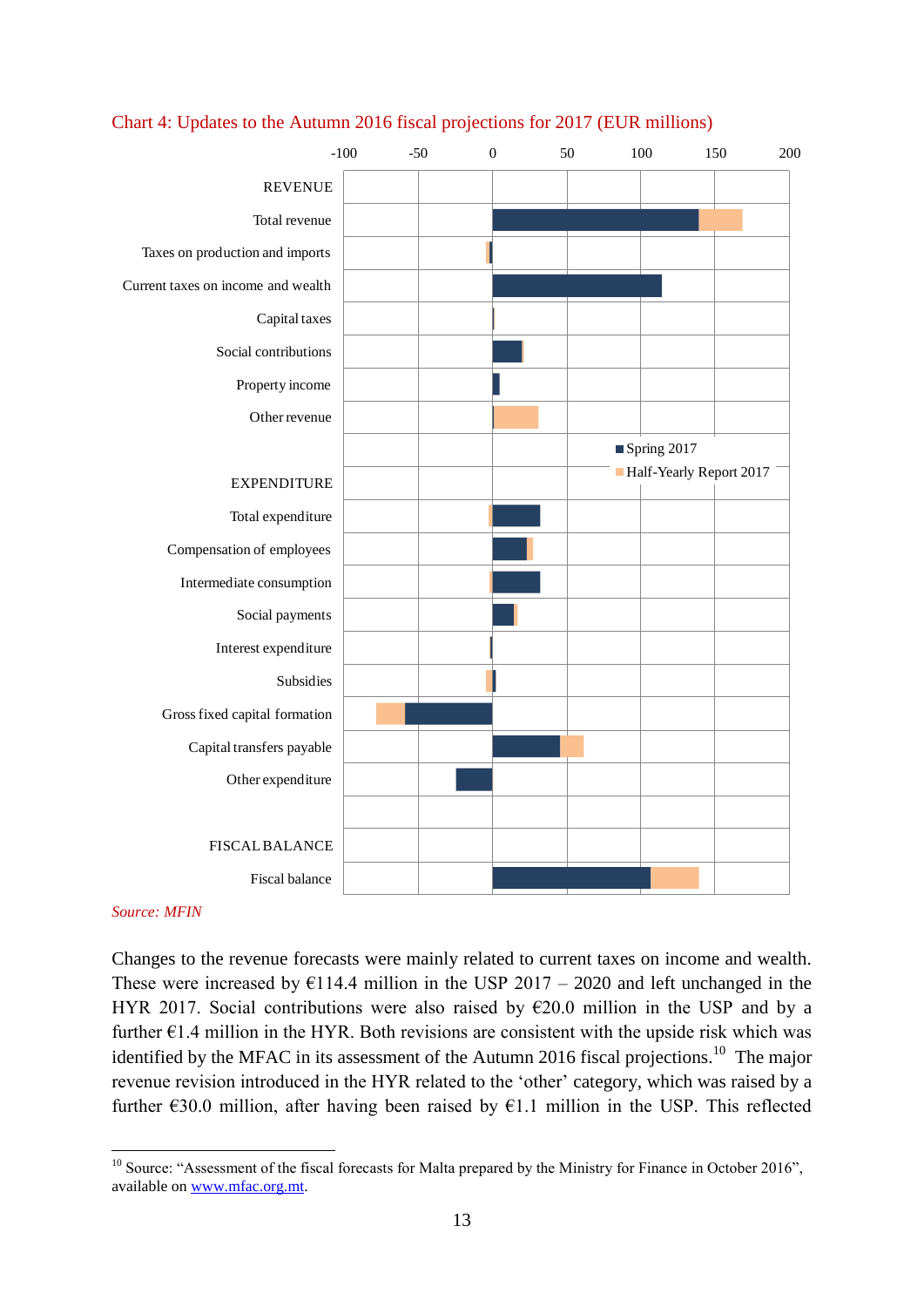higher anticipated revenues from the Individual Investor Programme (IIP), based on actual developments during the first six months of 2017.

On the expenditure side, the HYR shows that the total change in the forecasts compared to those contained in the Budget amounted to  $\epsilon$ 29.7 million. Even in this case, the bulk of the revisions were undertaken in the USP. Specifically, in the USP, total expenditure was increased by  $\epsilon$ 32.4 million, but was subsequently scaled back by  $\epsilon$ 2.7 million in the HYR. The additional expenditure factored in the USP related to compensation of employees, intermediate consumption and social payments. Even in these cases, these are consistent with the upside risks which the MFAC had identified in its assessment of the projections contained in the DBP.

On the other hand, spending on gross fixed capital formation was revised downwards by €59.0 million in the USP and by a further  $€19.7$  million in the HYR. The total reduction compared to the Budget thus amounted to  $\epsilon$ 78.7 million. These revisions were undertaken to better reflect the slower progress during the year of ongoing capital projects and anticipated disbursements by the end of the year. The lowering of the planned spending on gross fixed capital formation for 2017 follows a similar pattern to what happened in 2016, when investment spending was  $\epsilon$ 72.2 million below the budgeted amount in the USP 2016 – 2019. The variance in capital spending between that indicated in the Budget and the HYR, covers projects which were funded by the EU 2014 – 2020 funding programme, but also includes elements that are not considered as being eligible for EU funding and need to be met out of national funds.

Capital transfers have been adjusted upwards by  $645.6$  million in the USP and by a further  $E15.9$  million in the HYR. The latter adjustment factors in the anticipated decision by Eurostat, on the statistical recording of transactions undertaken by financial protection schemes (depositor, investor and insurance compensation schemes), and any claims thereof. The statistical impact created by the activities of the Depositor Compensation Scheme (DCS) on general government was estimated at €35 million for 2017. Other expenditure items within capital transfers were however reduced by  $E19.1$  million in the HYR compared to the USP.<sup>11</sup>

The HYR also specifies that other adjustments may be carried out within various recurrent expenditure votes over the remaining months of the year, by which shortfalls would be covered by compensatory savings, aimed at conserving the fiscal balance. This practice has over many years facilitated the attainment of the fiscal targets. However the MFAC recommends that fiscal expenditure allocations safeguard the effective functioning of government and the attainment of the stated policy objectives, apart from attaining the numerical fiscal targets.

<u>.</u>

 $11$  This reduction is consistent with the assumption of slower progress of capital projects since some capital transfers represent EU funds transferred to State entities for their capital projects.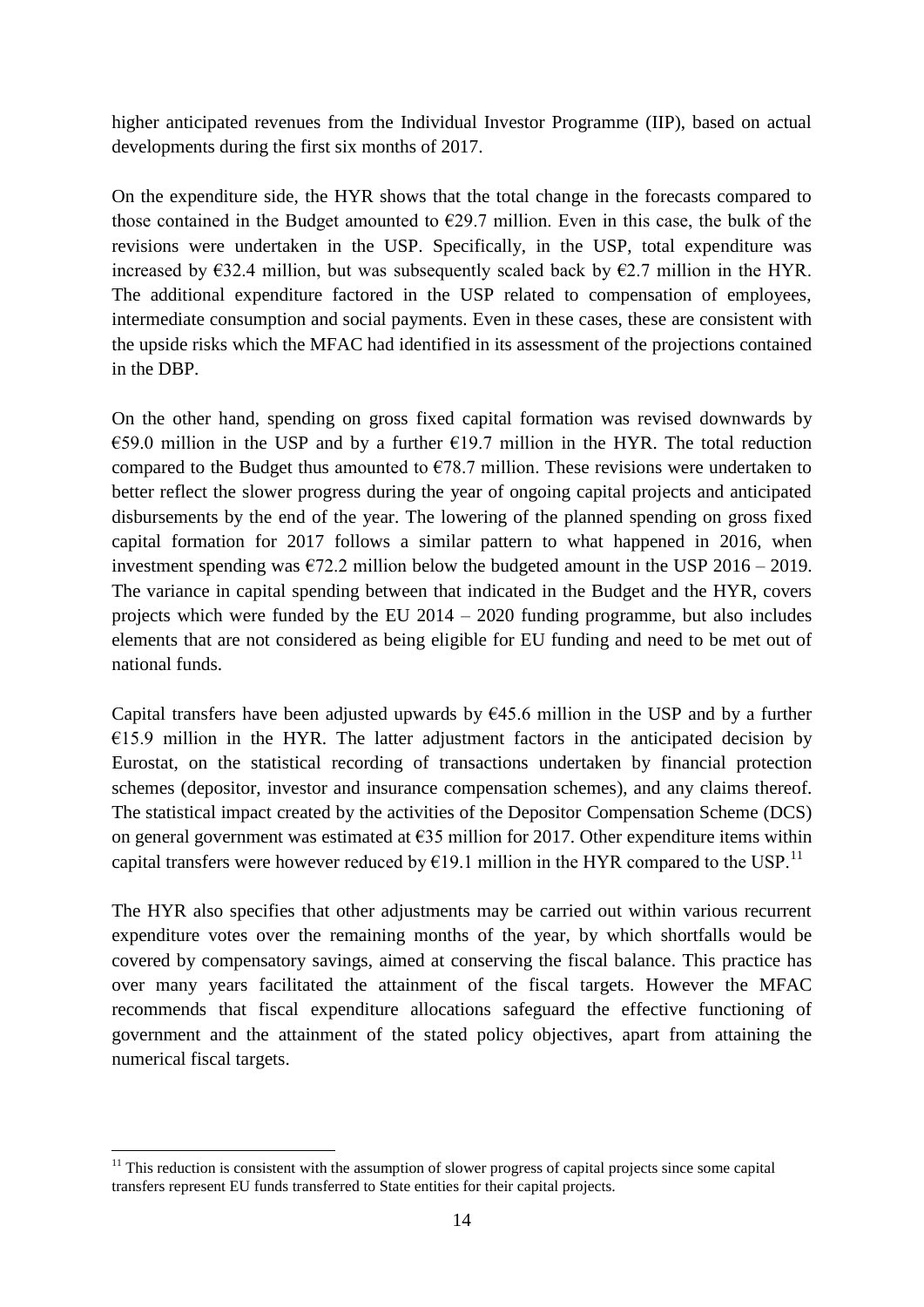Compared to the Autumn 2016 forecasts, the HYR's updated fiscal projections, in conjunction with unchanged USP's macroeconomic forecasts show that the 2017 target for the structural balance has improved progressively. Thus, while the Autumn projections indicated a structural deficit target of 0.3% of potential GDP, this shifted to a structural surplus of 0.2% of potential GDP in Spring 2017 and to a surplus of 0.5% of potential GDP according to the HYR (see Chart 5). The changes to the structural balance target are primarily influenced by the changes to the targets set for the IIP revenues, and some other elements within the budget (not attributed to cyclical developments according to the EU common methodology) rather than any deliberate change in the conduct of fiscal policy.<sup>12</sup>





The view of the MFAC is that the updates introduced in the HYR appear to lead to marginal inconsistencies with the macroeconomic forecasts presented in the USP, as the macroeconomic forecasts were not updated. The inconsistencies stem from two main sources. Revenues accruing from the IIP feature as market output by government in the compilation of GDP statistics, which revenues are deducted from the expenditure items making up government consumption, with an equal amount being added to exports. However, the updated IIP revenue target is not accounted for in the macroeconomic forecasts. Furthermore, the latest revisions to gross fixed capital formation and capital transfers indicated in the HYR, suggest that even in this case there could be some marginal inconsistency between the fiscal projections outlined in the HYR and the macroeconomic forecasts presented in the USP, as

*Source: MFIN*

<sup>&</sup>lt;u>.</u>  $12$  Revenues from the IIP are considered as structural in nature since they are not cyclically-adjusted and they are treated as permanent measures.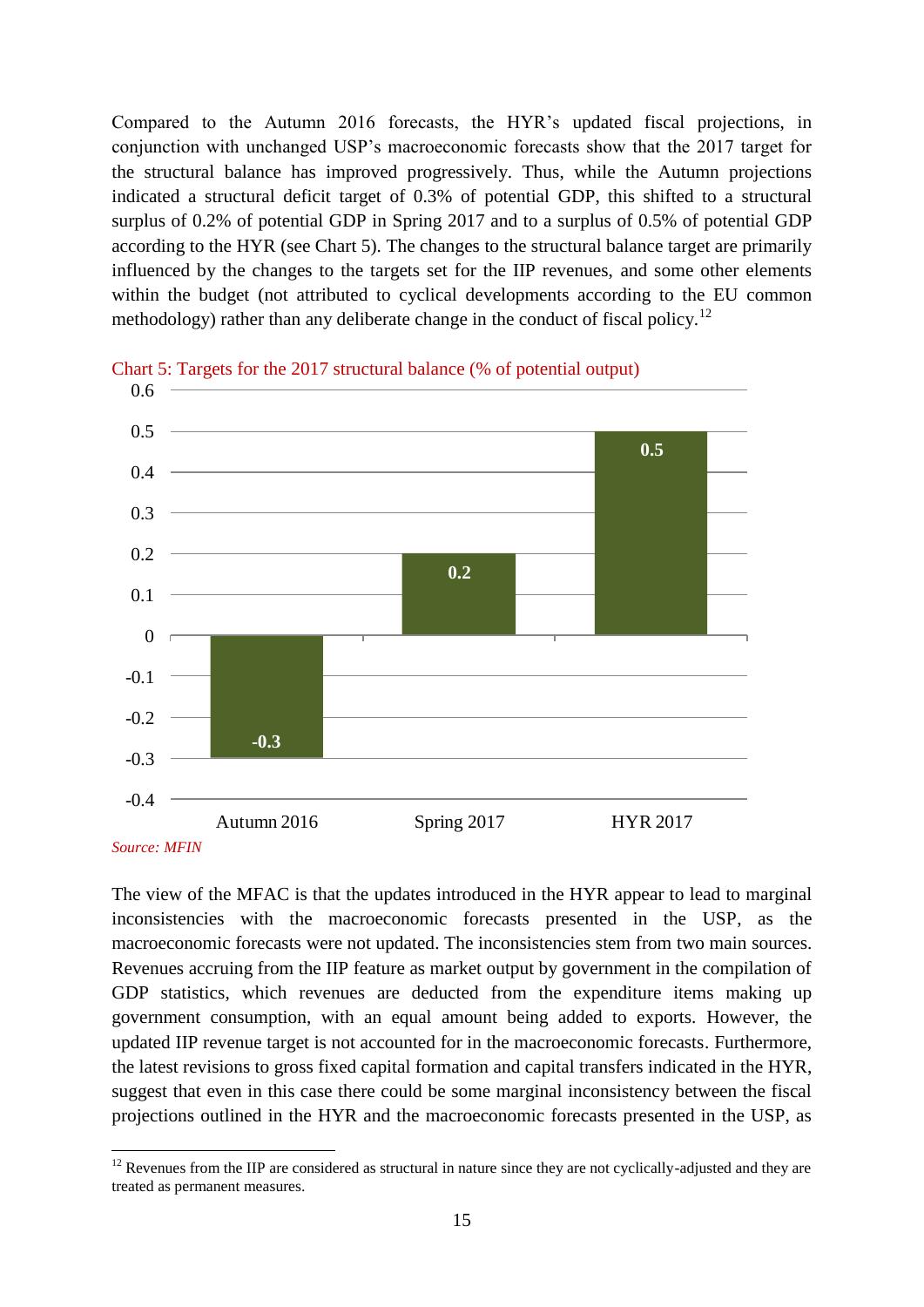the latter are based on the previous targets for these two expenditure components. Nevertheless, these small inconsistencies are not expected to influence to a relevant extent the macroeconomic outlook for the year. Their second round effect on the fiscal targets beyond the initial effect as presented in the HYR is consequently also deemed marginal. Growth is still expected to be driven by domestic demand, with small contribution also from net exports, and the overall real and nominal GDP growth forecast for 2017 is still plausible.

## **4. Fiscal outturn during the first half of 2017**

The purpose of the mid-year review is to assess the extent to which the fiscal projections contained in the Budget and in the USP can be fine-tuned on the basis of updated fiscal information. However, while the first quarter of 2017 is based on NSO News Release 109/2017 published on 7 July 2017, data for the second quarter is only provisionally estimated by the MFIN, with the assistance of the NSO. Thus, the assessment of the fiscal outturn for the first half of 2017 should be considered as preliminary, as data might be subject to change. A particular limitation is that accruals data for general government was not fully available by the time the HYR was finalised. As a result, developments in the cash-based CF play a critical role in shaping the MFIN's revised outlook (see Box 1).

## **Box 1: Consolidated Fund and ESA balances**

Monthly fiscal statistics are published by the NSO based on the CF transactions. However, European Union (EU) Council Directive 85/2011, which deals with the requirements on the collection, treatment and dissemination of fiscal data and statistics, prescribes that fiscal data must also be presented in ESA codes.

During the first half of 2017, the ratio of revenues recorded through the CF amounted to 87% of its ESA counterpart, slightly lower than a year earlier, where it stood at 90% (see Table A). In the case of expenditure, the ratios were slightly higher, 94% in 2016 and 95% in 2017. However, at a component level the representativeness of the CF transactions is somewhat limited in relation to subsidies, gross fixed capital formation and capital transfers, where the coverage amounted to 54%, 58% and 30% respectively.

Both the CF and the fiscal figures in accordance with the ESA standards showed an improvement in the fiscal balance during the first half of 2017 compared to a year earlier. However, whereas the CF recorded a reduction in the deficit from  $£110.6$  million in the first half of 2016 to  $\epsilon$ 92.0 million during the first six months of 2017, in ESA terms the outturn was significantly more positive, with an estimated surplus of €66.6 million in the first half of 2017 against a deficit of  $\epsilon$ 41.9 million in the same period of 2016. Indeed, on a net basis, the revenues and expenditures outside the CF framework contributed very positively to the fiscal balance (see Table B). This mainly reflected the operations of Extra-Budgetary Units (EBUs) and the impact of timing adjustments which more than compensated for the effect of amounts owed by the Government.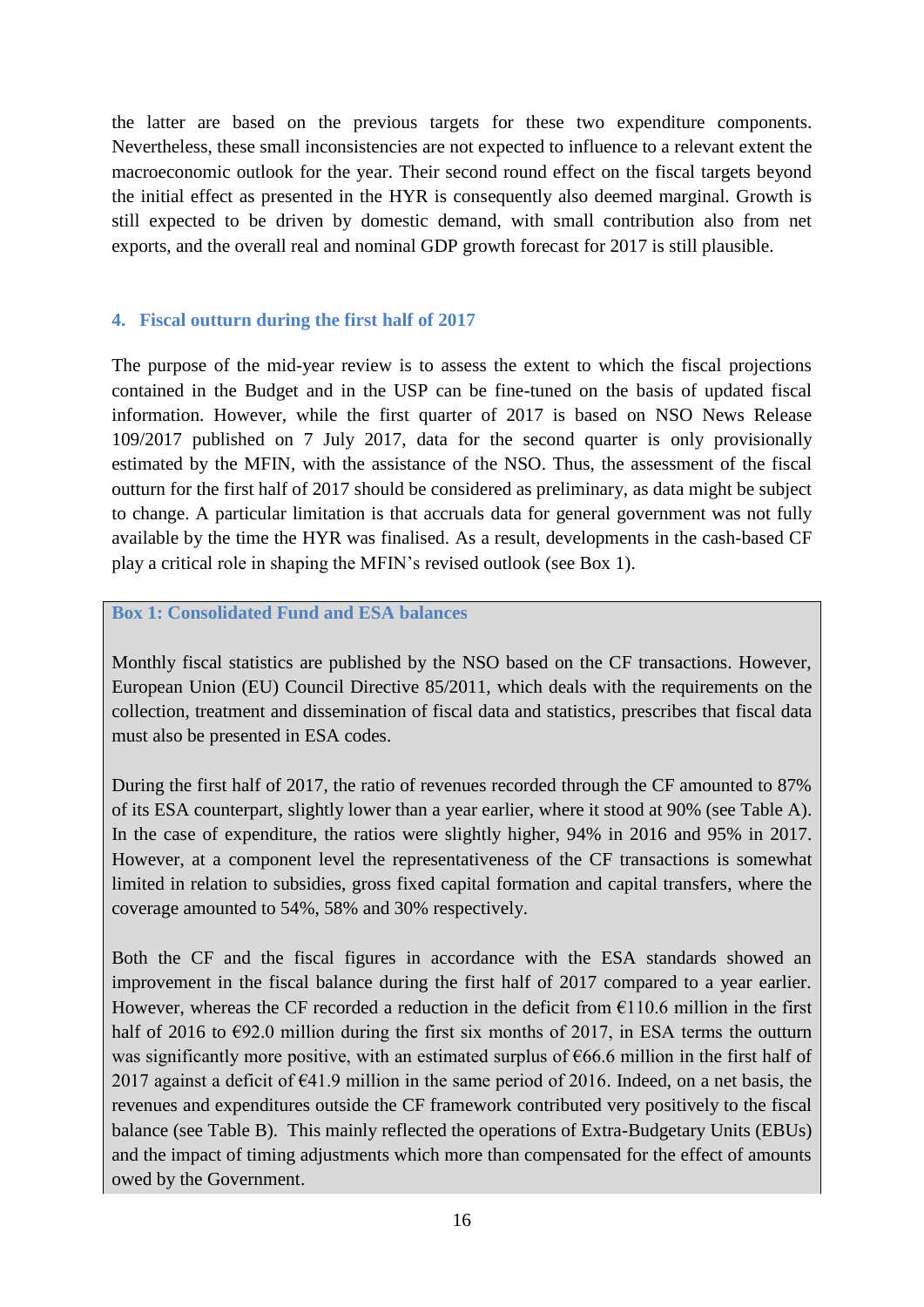| Table A: Consolidated Fund and ESA balances for January – June (EUR millions)                               |           |            |         |            |      |           |
|-------------------------------------------------------------------------------------------------------------|-----------|------------|---------|------------|------|-----------|
|                                                                                                             |           | 2016       |         | 2017       | 2016 | 2017      |
|                                                                                                             | <b>CF</b> | <b>ESA</b> | CF      | <b>ESA</b> |      | % CF/ESA* |
| <b>Total revenue</b>                                                                                        | 1,573.3   | 1,753.0    | 1,736.8 | 1,985.1    | 90   | 87        |
| Taxes on production and imports                                                                             | 573.2     | 575.2      | 630.0   | 613.2      | 100  | 103       |
| Current taxes on income and wealth                                                                          | 550.8     | 649.3      | 565.3   | 690.1      | 85   | 82        |
| Social contributions                                                                                        | 282.5     | 307.9      | 317.4   | 327.7      | 92   | 97        |
| Property income                                                                                             | 50.0      | 54.9       | 50.5    | 56.7       | 91   | 89        |
| Other                                                                                                       | 116.8     | 165.7      | 173.7   | 297.3      | 70   | 58        |
| <b>Total expenditure</b>                                                                                    | 1683.9    | 1,794.8    | 1,828.9 | 1,918.5    | 94   | 95        |
| Compensation of employees                                                                                   | 424.4     | 590.7      | 445.7   | 624.5      | 72   | 71        |
| Intermediate consumption                                                                                    | 201.6     | 287.8      | 203.3   | 323.6      | 70   | 63        |
| Social payments                                                                                             | 505.4     | 540.1      | 561.6   | 571.8      | 94   | 98        |
| Interest expenditure                                                                                        | 108.5     | 107.6      | 102.9   | 102.5      | 101  | 100       |
| <b>Subsidies</b>                                                                                            | 38.2      | 56.4       | 35.2    | 64.9       | 68   | 54        |
| Gross fixed capital formation                                                                               | 48.3      | 102.3      | 61.2    | 105.0      | 47   | 58        |
| Capital transfers payable                                                                                   | 6.1       | 38.5       | 6.2     | 20.8       | 16   | 30        |
| Other                                                                                                       | 351.4     | 71.5       | 412.8   | 105.5      | 491  | 391       |
| <b>Fiscal balance</b>                                                                                       | $-110.6$  | $-41.9$    | $-92.0$ | 66.6       |      |           |
| *A percentage higher (lower) than 100% indicates that the CF transactions overstate (understate) the amount |           |            |         |            |      |           |
| when compared to the ESA methodology.                                                                       |           |            |         |            |      |           |
| <b>Source: MFIN</b>                                                                                         |           |            |         |            |      |           |

| Table A: Consolidated Fund and ESA balances for January – June (EUR millions) |  |
|-------------------------------------------------------------------------------|--|
|                                                                               |  |

| Table B: Reconciliation between Consolidate Fund and ESA balances (EUR millions)        |         |
|-----------------------------------------------------------------------------------------|---------|
| <b>Consolidated Fund balance as at June 2017</b>                                        | $-92.0$ |
| Surplus of Extra-Budgetary Units (EBUs) including revenues from the IIP not             | 107.0   |
| recorded through the Consolidated Fund                                                  |         |
| Net effect of time and quarterly adjustments (to allow for the fact that some taxes are | 87.5    |
| not necessarily collected in the same calendar year, and some items may be re-          |         |
| apportioned to alternative quarters over the year)                                      |         |
| Additional net revenues in relations to transactions in the Treasury Clearance Fund     | 32.2    |
| Surplus in the balances of local                                                        | 4.4     |
| Net amounts owed by government                                                          | $-71.7$ |
| Other                                                                                   | $-0.8$  |
| <b>ESA balance as at June 2017</b>                                                      | 66.6    |
| <b>Source: MFIN</b>                                                                     |         |

The estimated revenue for the first half of 2017, amounting to  $\epsilon$ 1,985.1 million, represents 48.7% of the HYR target for the entire year. Developments across the broad revenue components show that the estimated amounts for the first half of the year are rather close to the 50% benchmark. The MFAC considers this benchmark as useful guidance for both revenues and expenditures, albeit acknowledging that specific factors might lead to fluctuations across quarters.

In the case of taxes on production and imports, current taxes on income and wealth, and social contributions (the three main revenue items), the ratio to the HYR targets stands at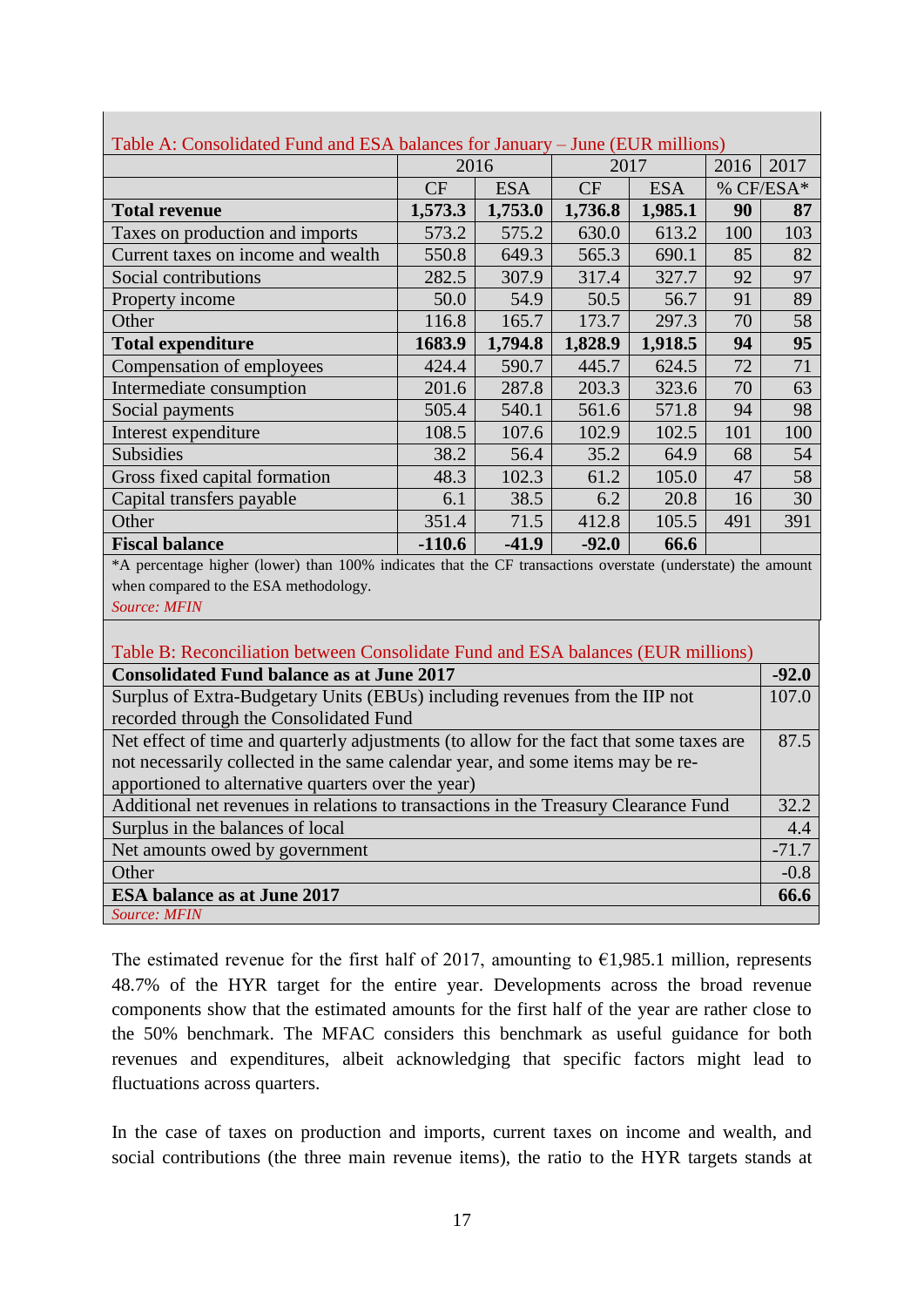46.5%, 46.2% and 48.2% respectively (see Chart 6). All three components recorded growth rates slightly above 6.0% during the first half of the year (see Chart 7).





*Source: MFIN*



Chart 7: Revenue developments during the first half of 2017 (y-o-y % growth)

*Source: MFIN*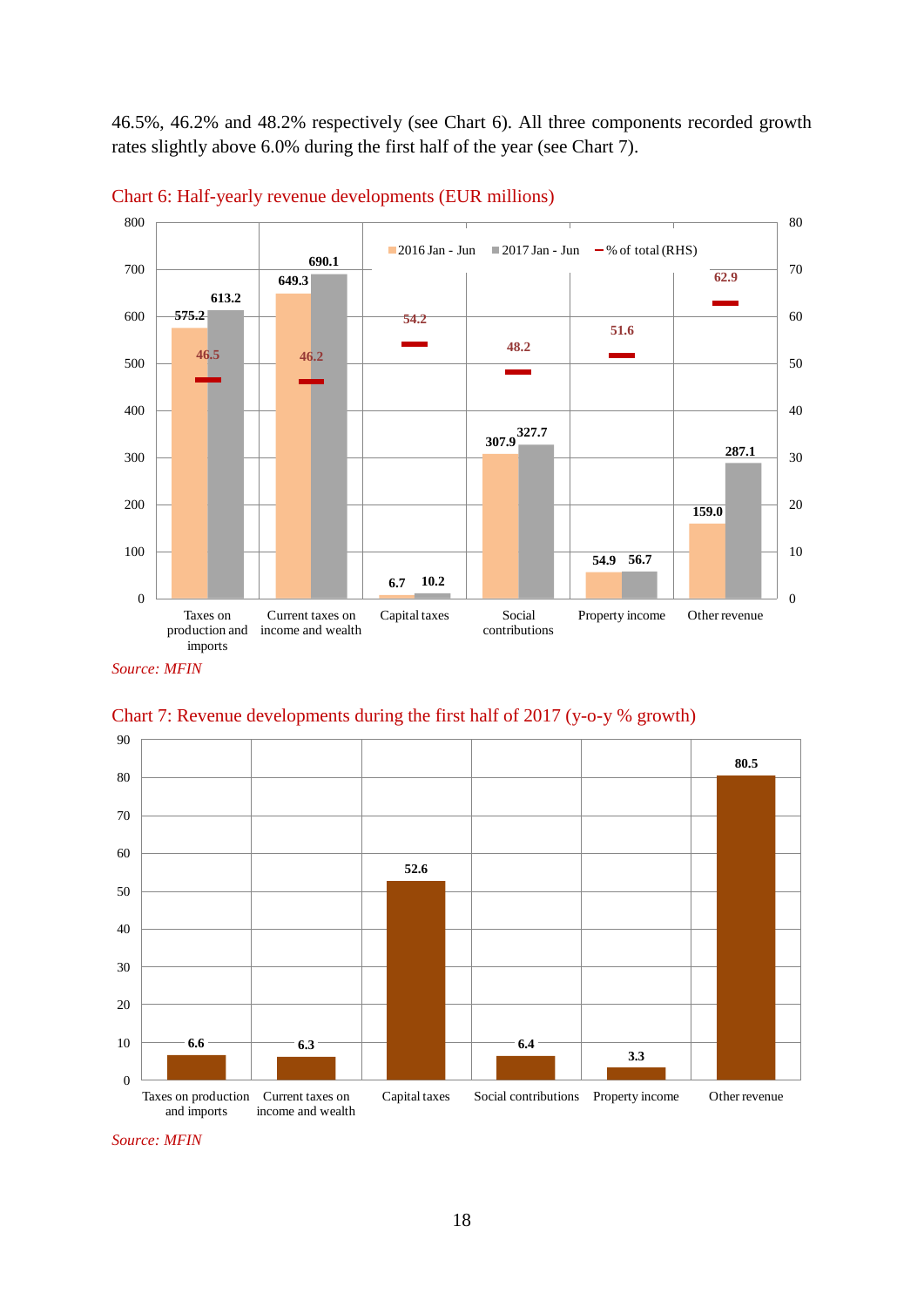In the case of the 'other revenue' category, this ratio is higher, at 62.9% of the HYR target. Indeed, this category grew by 80.5% on a year earlier and contributed 55.2% of the entire increase during the first half of 2017, compared to the same period of 2016 (see Chart 8). This mainly reflects the elevated proceeds generated by the IIP.



Chart 8: Contribution to total revenue growth during the first half of 2017 (%)

#### *Source: MFIN*

Expenditure undertaken during the first half of 2017 represents 48.1% of the HYR target for the full year. Spending is somewhat close to the 50% benchmark across most categories (see Chart 9). The main gap relates to gross fixed capital formation and capital transfers, where expenditure during the first half of 2017 only represented 38.4% and 19.5% respectively of that indicated in the HYR for the entire year. In the case of capital transfers, this is explained by the fact that the HYR factors in an amount equivalent to  $E$ 35.0 million in anticipation of the before-mentioned Eurostat decision on the statistical recording of financial protection schemes and any claims thereof, which are classified as capital transfers. This adjustment does not feature in the estimated fiscal data for the first half of 2017. Furthermore, the actual drop recorded in the first half of the year stems from the non-repetition of a capital transfer to the national airline which was undertaken in 2016.

On the other hand, in the case of gross fixed capital formation, despite being 2.7% above that undertaken during the first half of 2016, there appear to be challenges to the utilisation of the full budget indicated in the HYR, notwithstanding that this has been lowered (see Chart 10). Indeed, only 38.4% of the budgeted amounts have been utilised during the first half of the year.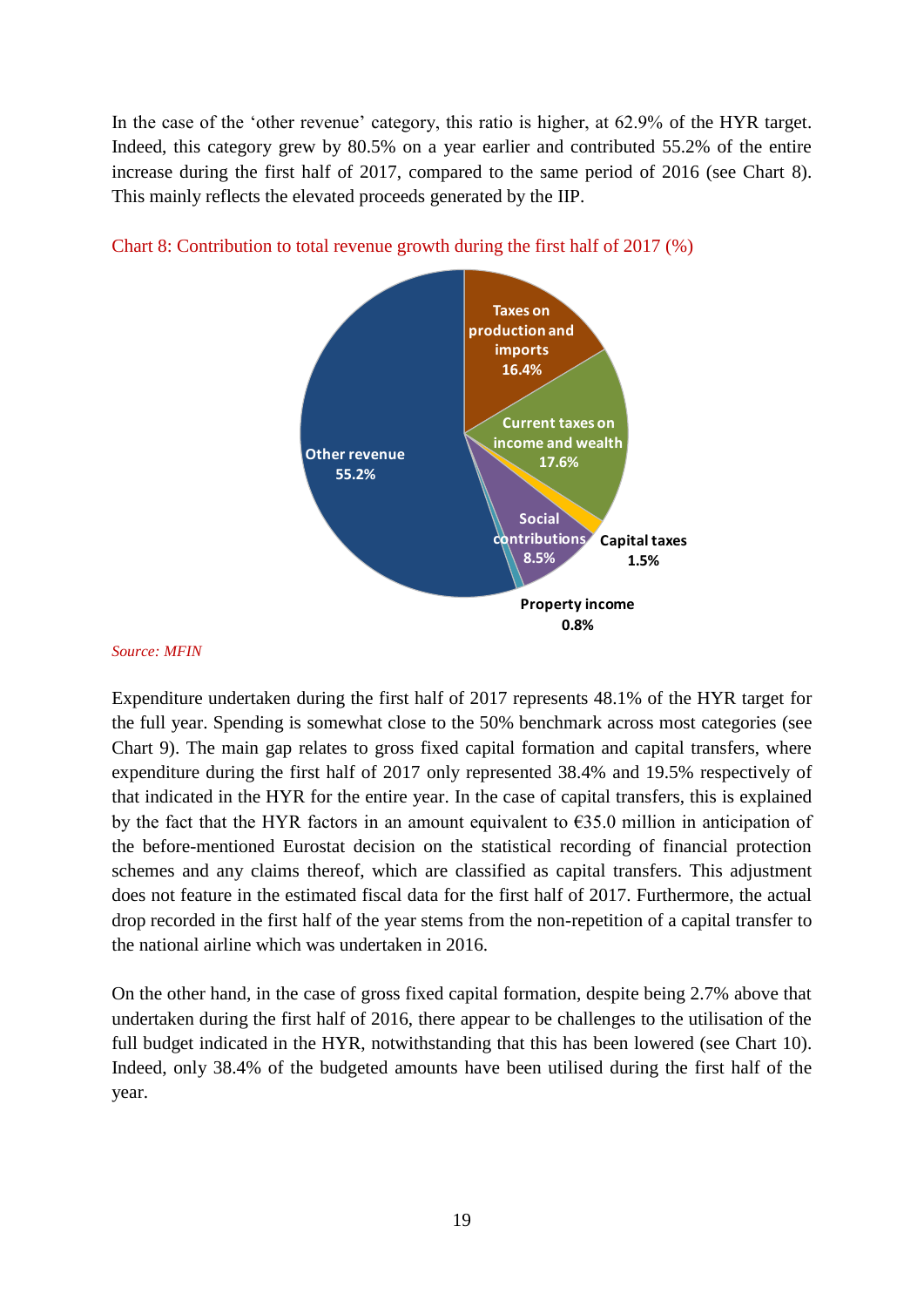

## Chart 9: Half-yearly expenditure developments (EUR millions)

*Source: MFIN*



Chart 10: Expenditure developments during the first half of 2017 (y-o-y % growth)

*Source: MFIN*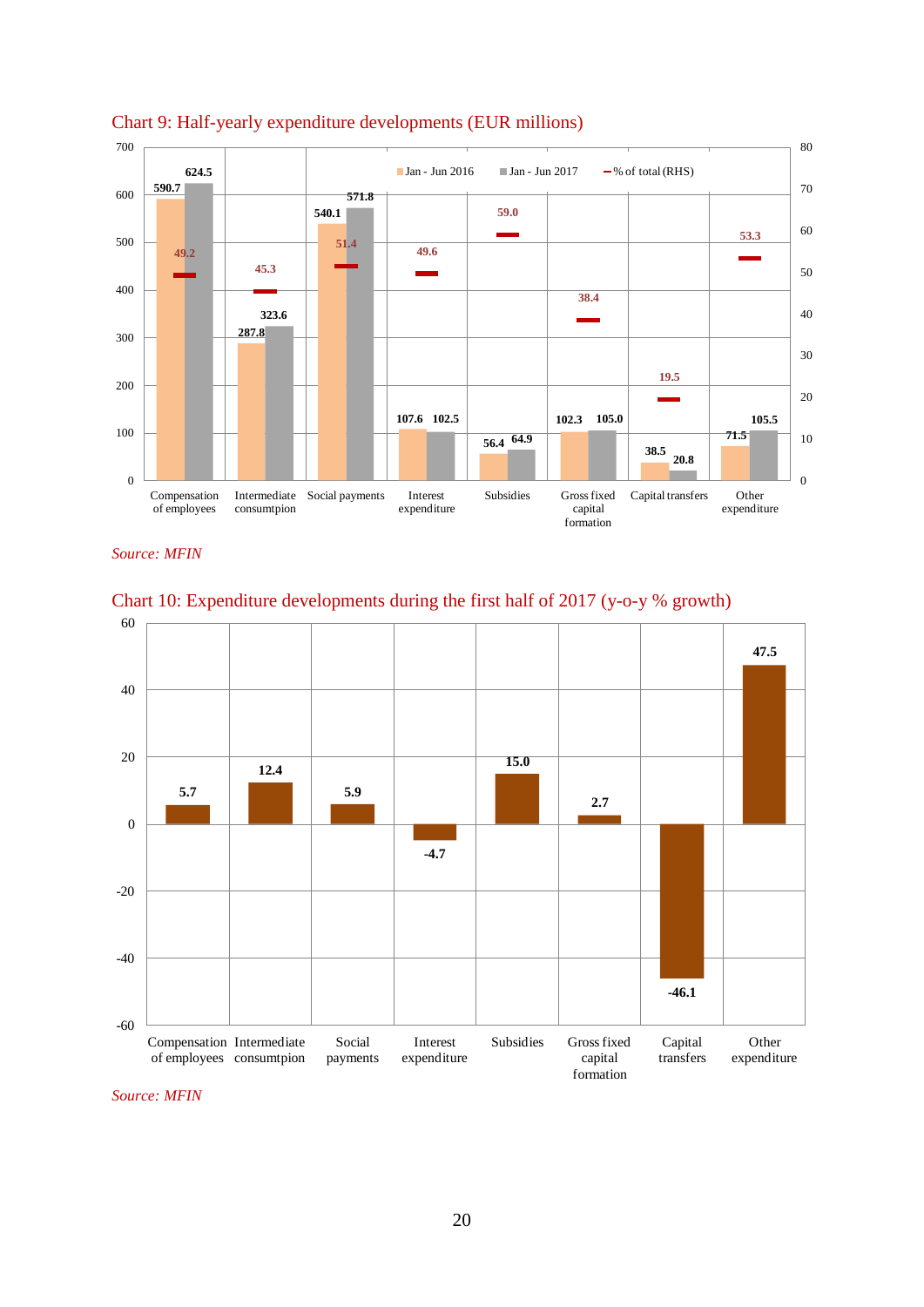CF data shows that across a number of ministries, spending on capital expenditure is progressing rather slower than originally envisaged (see Chart 11). From among the larger capital vote allocations, this applies in particular to the Ministry for European Affairs and Implementation of the Manifesto, the Ministry for Sustainable Development, the Environment and Climate change, and the Ministry for Health, whose capital spending during the first half of 2017 amounted to 15.3%, 21.7% and 25.1% of their end of year target, respectively. On the other hand, from a functional perspective, the various components of recurrent expenditure, as recorded in the CF, are all close to the 50% benchmark (see Chart 12).



#### Chart 11: Capital expenditure by Ministry

As regards the collection of revenue arrears, this amounted to  $\epsilon$ 35.7 million during the first half of 2017, thus exceeding the target for this period which was set at  $\epsilon$ 21.7 million. The amount collected represented 8.2% of the net collectable amount outstanding as at end 2015. This positive performance was driven by the Inland Revenue Department (IRD), as the arrears collected by the IRD, at  $\epsilon$ 28.6 million, were more than double the target of  $\epsilon$ 11.1 million. This development is positive, particularly when noting that arrears in relation to

*Source: MFIN*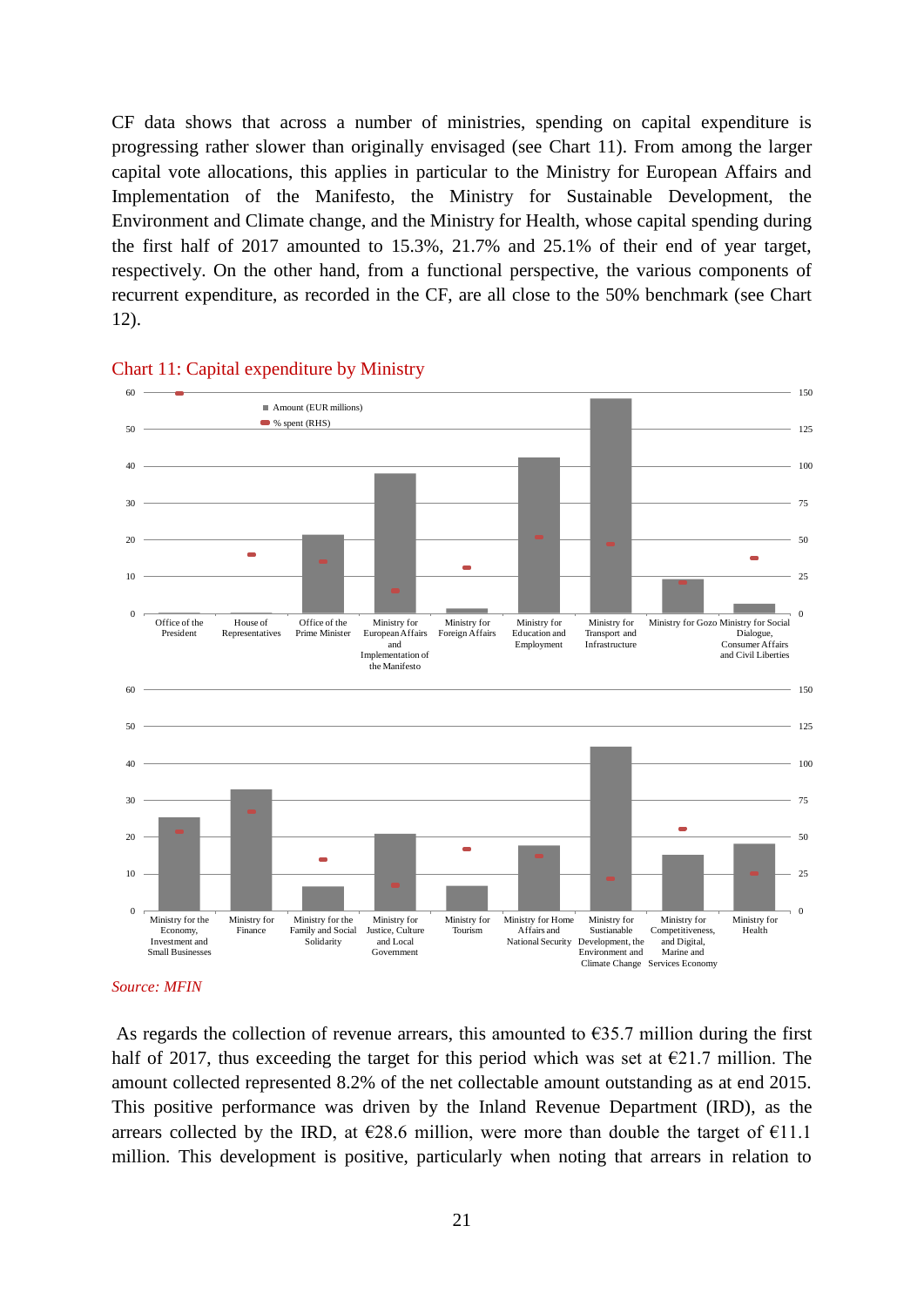income tax dominate the outstanding net collectable revenue arrears, with a share of 22.4% of the total (see Chart 13).



Chart 12: Half-yearly recurrent expenditure as % of Approved Estimates

*Source: MFIN*





*Source: NAO*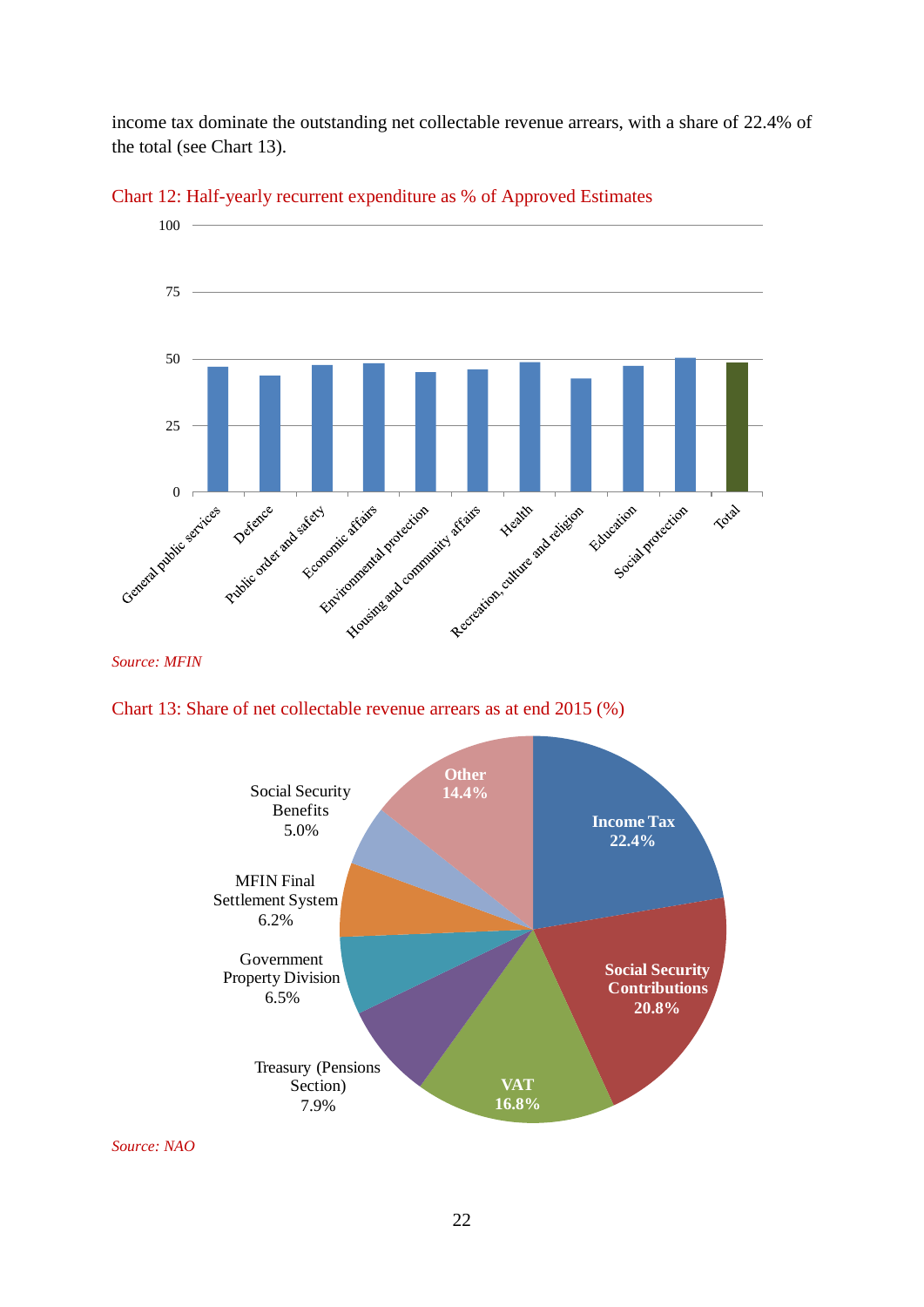However, even the amounts owed by the Government to suppliers have also increased between the end of 2016 and the first half of 2017, by  $\epsilon$ 5.8 million. The outstanding dues thus amounted to €120.4 million as at June 2017. Of these, the largest share, 37.5%, related to the Government property division (see Chart 14). Other important areas where payments are still due are mainly related to health, in relation to the Government pharmaceutical services, elderly and community care and the Mater Dei Hospital which respectively accounted for 17.8%, 15.0% and 12.6% of the amounted owed. The MFAC considers important that both revenue arrears and payments due are kept under close control, on one hand to avoid the possibility of non-recoverability, and on the other, not to create cash flow problems particularly for suppliers.



Chart 14: Share of outstanding creditors as at end June 2017 (%)

*Source: MFIN*

## **5. Conclusion and final recommendations**

The MFAC considers that the HYR broadly meets the requirements of the HYR in terms of its contents.

The MFAC welcomes the broad and extensive coverage and the details provided in the Report. The MFAC also welcomes the fact that the updated fiscal projections aim towards a higher fiscal surplus than indicated in the USP. This is in line with the MFAC recommendation for fiscal prudence at a time when the economy operates above potential. In the opinion of the MFAC, the provisional data for the first six months of the year appears to support the attainment of the more ambitious fiscal targets for 2017, more specifically a fiscal balance of 0.8% of GDP and a positive structural balance amounting to 0.5% of potential output. Likewise, the updated target for the debt ratio, at 55.6%, is plausible. The attainment of these targets would again ensure full compliance with the fiscal rules (budget balance and debt) prescribed by the FRA and the Stability and Growth Pact (SGP).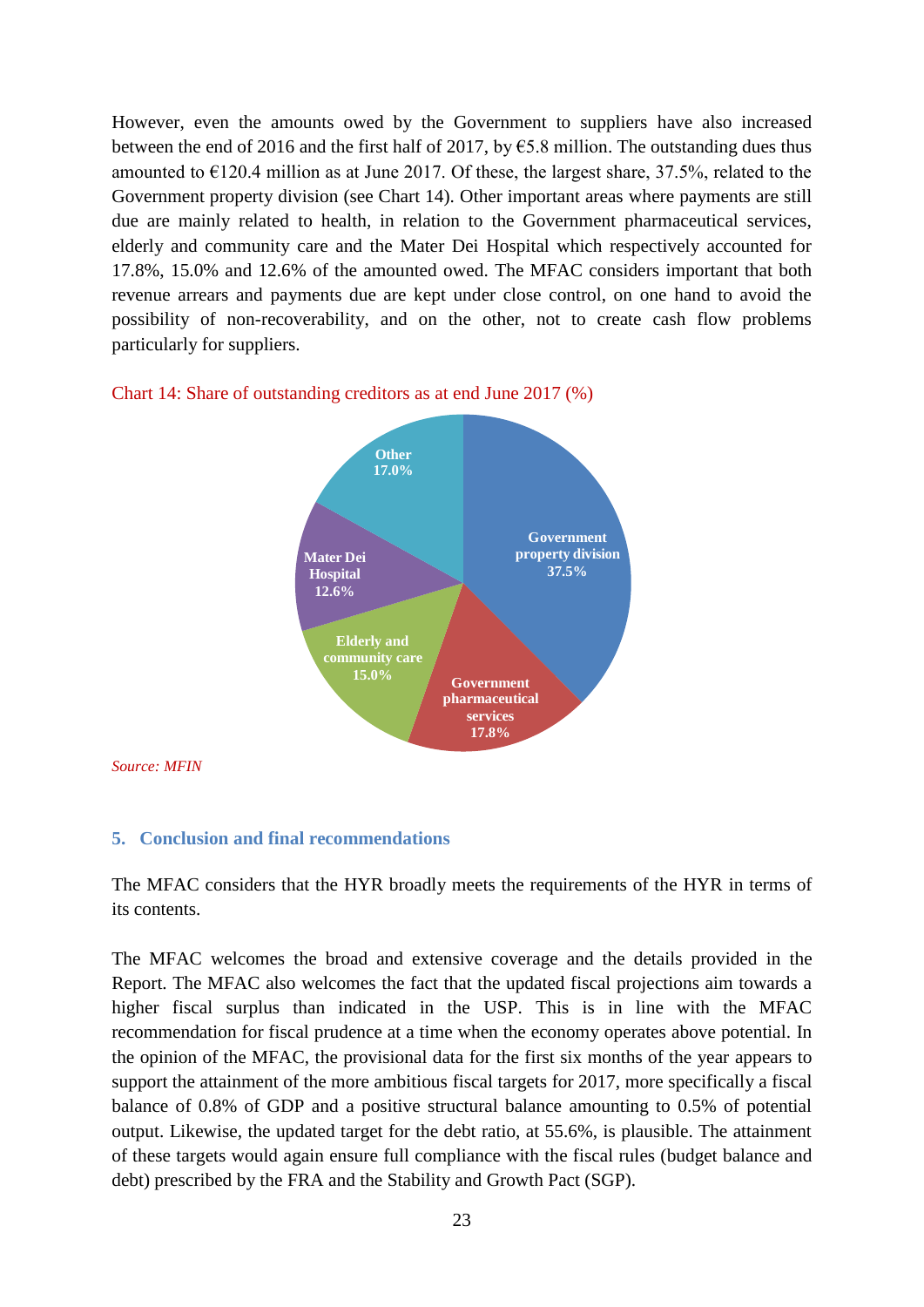On the basis of the information contained in the HYR, the MFAC considers that the macroeconomic forecasts (unchanged compared to the USP) and the slightly revised fiscal targets presented in the HYR (compared to those contained in the USP) are within the endorsable range of the MFAC. The MFAC considers important that the MFIN should remain vigilant, to ensure that expenditure targets, which in absolute terms have in many instances been exceeded, are indeed met, allowing for the possibility that any revenues above target are channelled into a better fiscal balance.

However, the MFAC noted that the revised fiscal projections presented in the HYR could present some inconsistencies with the earlier forecasts for GDP at a component level, which remained unchanged compared to what was indicated in the USP. This may apply in particular in the case of Government consumption and gross fixed capital formation. These inconsistencies should however not create a significant impact on the overall economic outlook for the year in terms of GDP growth and second round effects on fiscal targets are expected to be marginal.

Moreover, the MFAC would like to make reference to Article 39(7) of the FRA which specifies that the HYR shall be tabled in Parliament by the end of July of each year. However, in 2017 the HYR was submitted to Parliament on 28 July 2017 but has not yet been tabled, in view of the Parliament's summer recess which started on 20 July. The MFAC acknowledges that for logistic reasons it may not always be possible for the Minister for Finance to compile and lay on the table of the Parliament the HYR in July, depending on the timing of the commencement of the Parliament's summer recess. The MFAC would therefore like to recommend that consideration would be given to an amendment to Article 39(7) of the FRA to take into account such logistic considerations.

Finally, the MFAC would like to draw attention to Article 39(8)(h) of the FRA which prescribes that the HYR should contain "data on the absorption of European funds, indicating the approved program, the results achieved in the first six months and an updated forecast for the entire year". While the HYR makes some reference to the utilisation of EU funds, noting that the absorption could be less than originally planned in view of slower progress in capital projects, the MFAC feels that the information provided in the HYR in this regard falls short of the more precise details being prescribed by the FRA. The MFIN is therefore encouraged to provide a more detailed account in this respect in future reports.